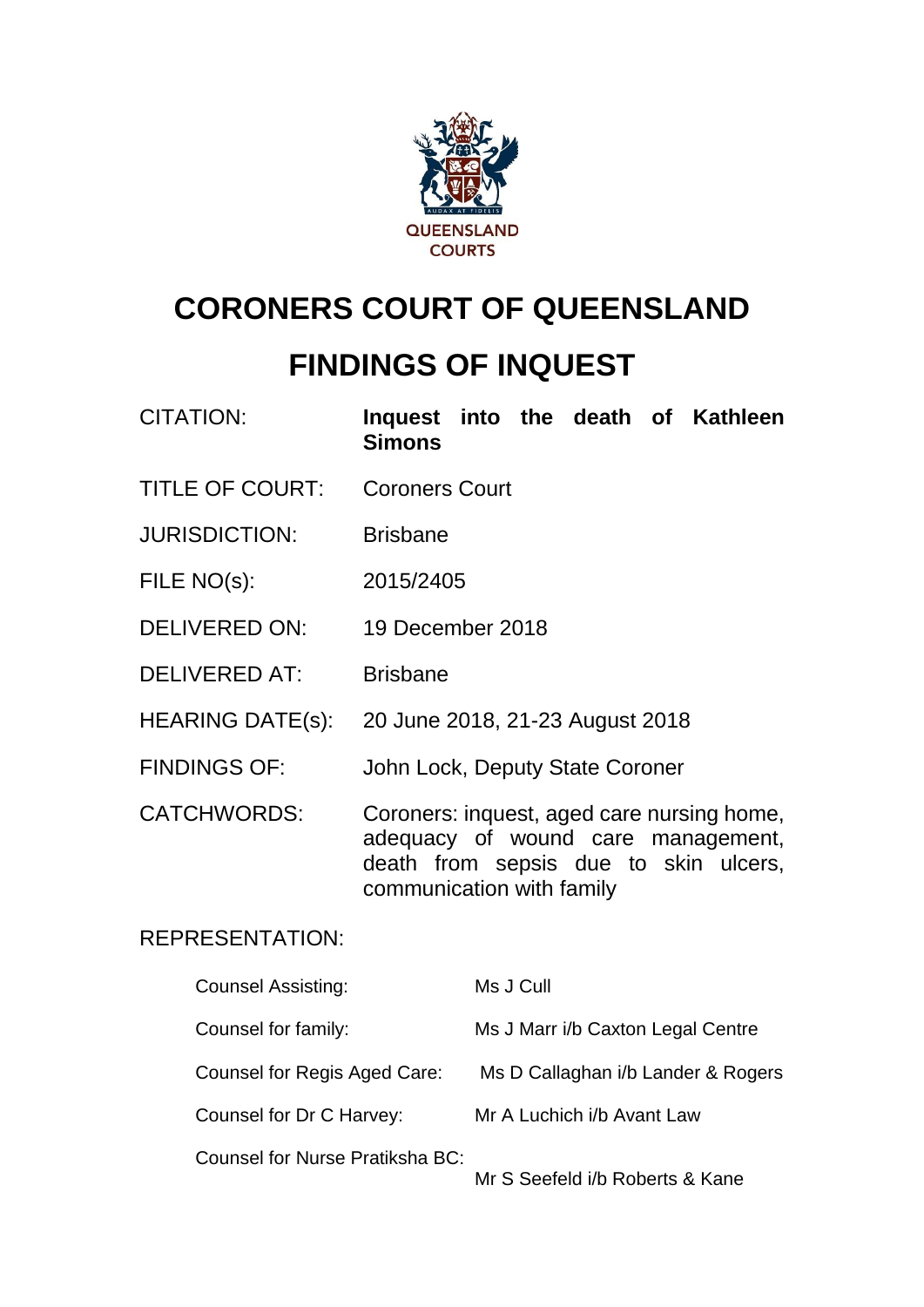| Adequacy of the care Mrs Simons received from Regis Aged Care, its          |  |
|-----------------------------------------------------------------------------|--|
|                                                                             |  |
|                                                                             |  |
| Adequacy of the care Mrs Simons received from the visiting GPs to Regis     |  |
|                                                                             |  |
|                                                                             |  |
| Whether communications by Regis Aged Care with Mrs Simons' next of kin      |  |
| with respect to the state of Mrs Simons' health in the months leading up to |  |
|                                                                             |  |
|                                                                             |  |
|                                                                             |  |
|                                                                             |  |
|                                                                             |  |
|                                                                             |  |
|                                                                             |  |
| Adequacy of the care Mrs Simons received from Regis Aged Care, its          |  |
|                                                                             |  |
|                                                                             |  |
| Care by Dr Karmakar, the Out of Hours GP who saw Mrs Simons on 9 May        |  |
|                                                                             |  |
| Impact of different medical and nursing intervention and care on Mrs        |  |
|                                                                             |  |
|                                                                             |  |
| Comments/recommendations pursuant to section 46 of the Coroners Act 2003    |  |
|                                                                             |  |
|                                                                             |  |
|                                                                             |  |
|                                                                             |  |
|                                                                             |  |
|                                                                             |  |
|                                                                             |  |
|                                                                             |  |

# **Contents**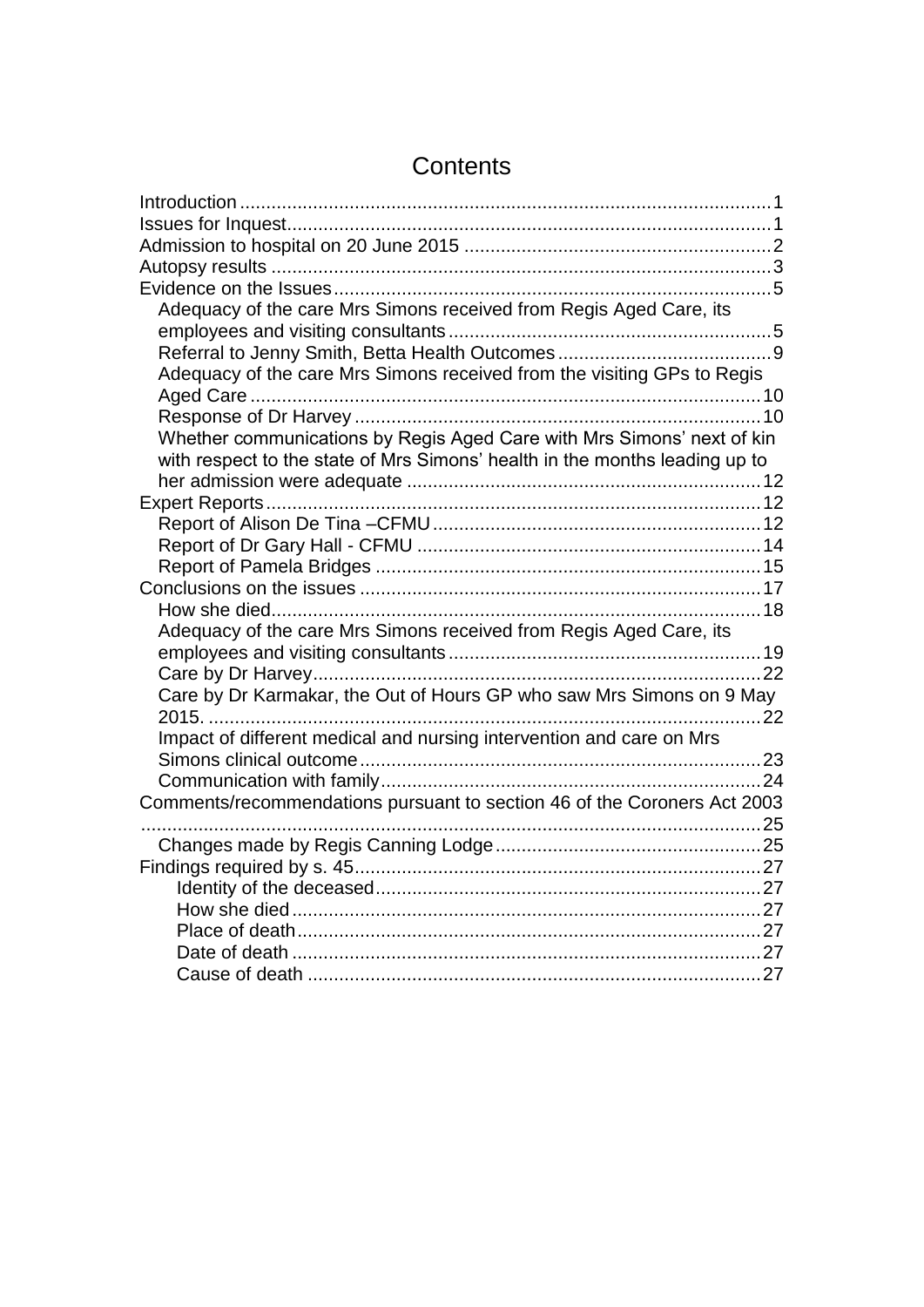# <span id="page-2-0"></span>**Introduction**

- 1. Kathleen Simons was a 96 year old woman who died at the Caboolture Hospital on 23 June 2015, three days after her admission. She was a resident of the Regis Canning Lodge aged care facility.
- 2. Review of Mrs Simons' nursing and medical records (Regis Canning Lodge, Caboolture Hospital) shows she had a history of insulin dependent diabetes mellitus, hypertension, dementia, hypothyroidism, a skin condition resulting in blistering and breakdown. Mrs Simons was largely bed bound requiring hoists and fall out chairs to transfer her
- 3. Mrs Simons was admitted to Caboolture Hospital on 19 June 2015 with a reduced level of consciousness associated with hypoglycaemia. On admission she was observed to have a number of bruises, skin tears and wounds to her body. Of particular relevance there was a significant wound to the right outer calf and one to the left outer calf.
- 4. It was considered by medical staff that Mrs Simons was most likely septic from these wounds. After a discussion with her daughter who resided in Victoria, it was decided to focus on comfort cares rather than aggressively pursue a curative approach due to a poor prognosis. Her daughter arrived from Victoria to be with her mother on 23 June and Mrs Simons passed away later that evening.
- 5. Mrs Simons' death was reported to the coroner because of concerns expressed by a physician at Caboolture Hospital about the adequacy of the pre-hospital management of her diabetic leg ulcers, which appeared advanced, long term and poorly dressed. These ulcers were considered to be a portal of entry for infection, which ultimately caused her death.
- 6. An initial review of the wound care pathway and images of the wound by the Clinical Forensic Medicine Unit and describing it as "a horrible wound that looks like it needs skin grafting" was conducted. It was also not clear from the available documentation why a person referred to as a wound care nurse and/or the General Practitioner who attended on Mrs Simons were not reviewing the wound more frequently. Accordingly a further investigation took place looking at the adequacy of the wound care.

# <span id="page-2-1"></span>**Issues for inquest**

- 7. Given the serious and advanced nature of Mrs Simons' leg wounds at the time of her admission to hospital, and the concerns raised by medical experts regarding the management of these wounds, it was determined to hold an inquest into Mrs Simons' death. Concerns raised by Mrs Simons' daughter and her legal representatives regarding the care provided to her mother and a lack of adequate communication with Mrs Simons' daughter also contributed to this decision. In terms of issues for consideration during the inquest the following were determined:
	- i. The findings required by section 45(2) of the *Coroners Act 2003* namely the identity of the deceased, how she died, when she died, where she died and what caused her death.
	- ii. Any comments/recommendations that may be required pursuant to section 46 of the *Coroners Act 2003*.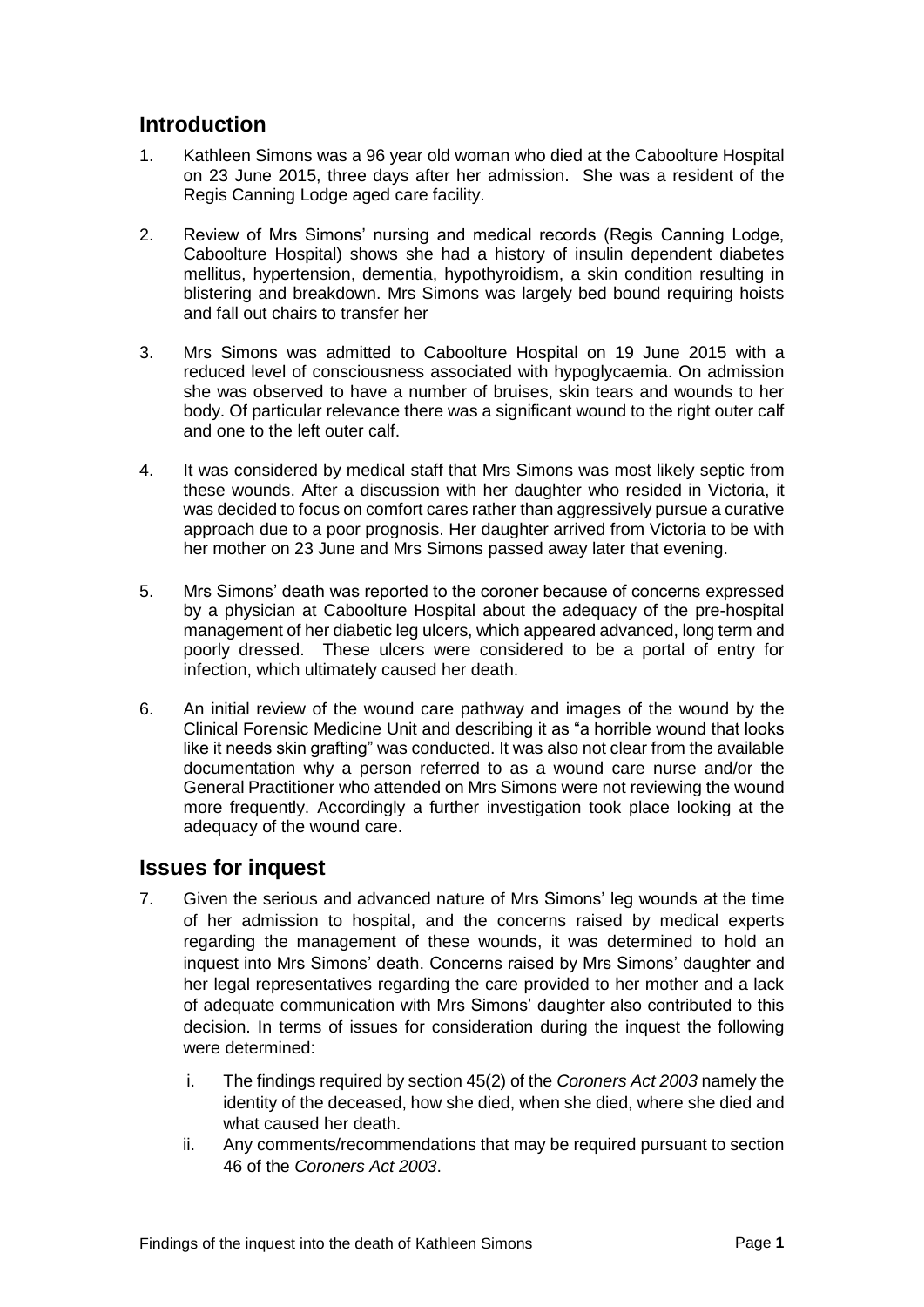- iii. In relation to the circumstances of Mrs Simons' death (section  $45(2)(b)$ )
	- a. The adequacy or otherwise of the care received by Mrs Simons from Regis Aged Care, its employees and consultants (including wound care consultants visiting the care facility),
	- b. The adequacy of the care provided to Mrs Simons by the visiting GP to Regis Aged Care prior to her death,
	- c. Whether communications by Regis Aged Care with Mrs Simons' next of kin with respect to the state of Mrs Simons' health in the months leading up to her admission were adequate

#### *Proposed Witnesses*

8. The following witnesses were heard at the inquest:

#### Experts:

- 1. Dr Gary Hall, CFMU
- 2. Ms Alison De Tina, Registered Nurse, CFMU
- 3. Ms Pam Bridges, Registered Nurse and Aged Care Consultant.

#### Regis Canning Lodge Witnesses

- 4. Ms Jenny Smith, said to be a Wound Care Consultant
- 5. Pratiksha BC, Clinical Manager, Regis Canning Lodge
- 6. Ms Trish Fairman, General Manager Quality and Compliance, Regis Canning Lodge
- 7. Hamoun Zarebani Mohamadi CM

#### General Practitioners visiting Regis Canning Lodge:

- 8. Dr Charles Harvey, GP visiting Regis Canning Lodge
- 9. Visiting After Hours GP (reviewing Mrs Simons on 9 May 2015)

#### Caboolture Hospital

10. Dr Salih Bazdar, Clinical Director Internal Medicine Caboolture Hospital

11. Rosemary Searle, daughter of Mrs Simons

# <span id="page-3-0"></span>**Admission to hospital on 20 June 2015**

- 12. Mrs Simons presented to the Caboolture Hospital emergency department on 20 June 2015 with hypoglycaemic episodes and reduced level of consciousness. Dr Salih Bazdar was the consultant physician and involved in her care.
- 13. On examination Mrs Simons was found to have multiple bruises on her upper and lower limbs and multiple raw ulcers on the lower limbs, two of which included exposed tendons. Her glucose level was unstable. Of particular relevance to this inquest, there was a wound to the right outer calf that was by now 11cmx5cm, with the tendon exposed and with green/brown exudate and a wound to the left outer calf that was by now 9x7 cm at the greatest point and was noted to have a tendon exposed and to be sloughy with a green exudate.
- 14. Mrs Simons was diagnosed with possible sepsis and admitted for further treatment. The leg ulcers were dressed and she was commenced on antibiotics. Her blood sugar level was monitored. Blood test results revealed macrocytic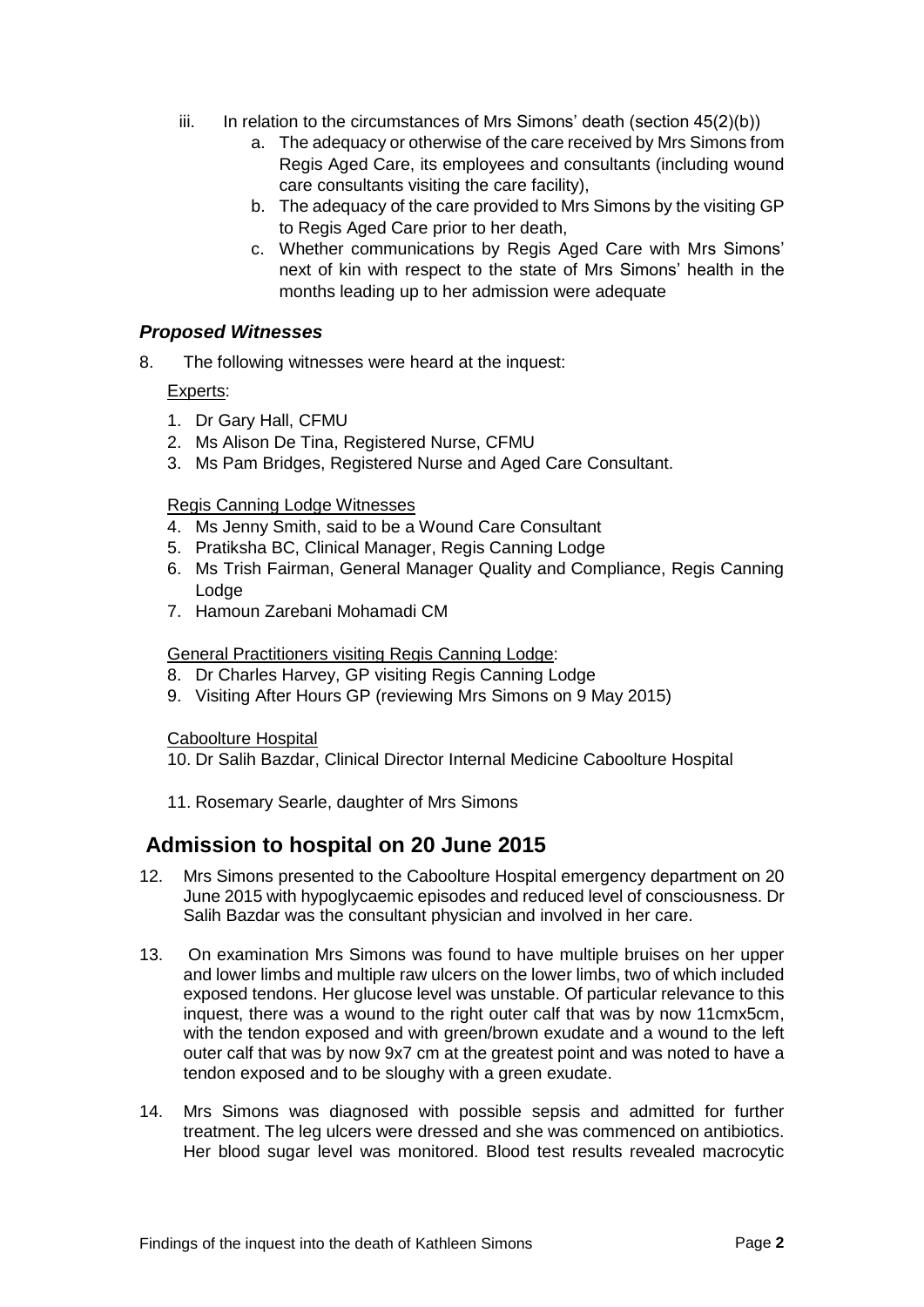anaemia, dehydration and malnourishment. Her condition continued to deteriorate despite antibiotic treatment.

- 15. Dr Bazdar stated in evidence he had an independent recollection of Mrs Simons as the state of the wounds he saw are not easily forgotten. Dr Bazdar stated he would have expected Mrs Simons to have been referred to hospital well before she was.
- 16. Dr Bazdar said for the wounds to develop to that state of deterioration they needed weeks if not months. He agreed that if a tendon was on view on 21 April 2015 she should have been admitted to hospital then as there is a particular dressing to be applied with a tendon on view. Dr Bazdar also stated that once a tendon was on view some form of surgical opinion was needed and not conservative treatment. As to whether Mrs Simons was a candidate for surgery from 21 April 2015, Dr Bazdar agreed that with her co-morbidities she would have been a difficult candidate, although he was not a surgeon.
- 17. On 21 June, after discussion with her daughter Rosemary Searle about her poor prognosis, Mrs Simons was commenced on end of life comfort cares. She developed multi organ failure and died at 11:50pm on 23 June 2015 with her daughter present. Dr Bazdar stated Rosemary Searle told him she was aware of only one ulcer on her right leg that had been treated with oral antibiotics.

# <span id="page-4-0"></span>**Autopsy results**

- 18. An external examination and full internal autopsy were performed by an experienced forensic pathologist on 3 July 2015. The pathologist noted the following:
	- Right upper limb there is ecchymosis on the front of the mid upper arm extending to the wrist. On the posterior aspect, ecchymosis is found on the entire forearm. There is a skin tear 4.5cm long on the antecubital fossa (crook of elbow) covered by a dressing with a date 21.06.15 written on it. Serous fluid is noted to extrude from the skin tear. The skin on the entire front and back of forearm appears to be slipping from underlying subcutaneous tissue. There is another dressing on the distal third of the back of the forearm with a date 16.06.15 written on it. It is covering an ulcer 2cm x 1cm which is dry and clean. There is another skin tear 2cm long on the back of the right hand (not covered).
	- Left upper arm  $-$  there is ecchymosis with atrophic skin similar in distribution with the right limb that is on the front of mid upper arm to the wrist anteriorly and the entire forearm posteriorly. There is a circular dressing covering the needle mark in the crook of the right elbow. There is a dressing partially covering a large ulcer 9cm x 10cm sited on the outer front, outer aspect and back of proximal half of the forearm. The ulcer is superficial but the floor of the ulcer is moist, erthymatous in areas and shows clear exudate. There is another ulcer on the back of the hand measuring 6cm x 5cm with an erthymatous base.
	- Right lower limb there is a focal area of erythema on the lower front of right thigh with two adhesive plasters holding on to a skin tear 4cm long.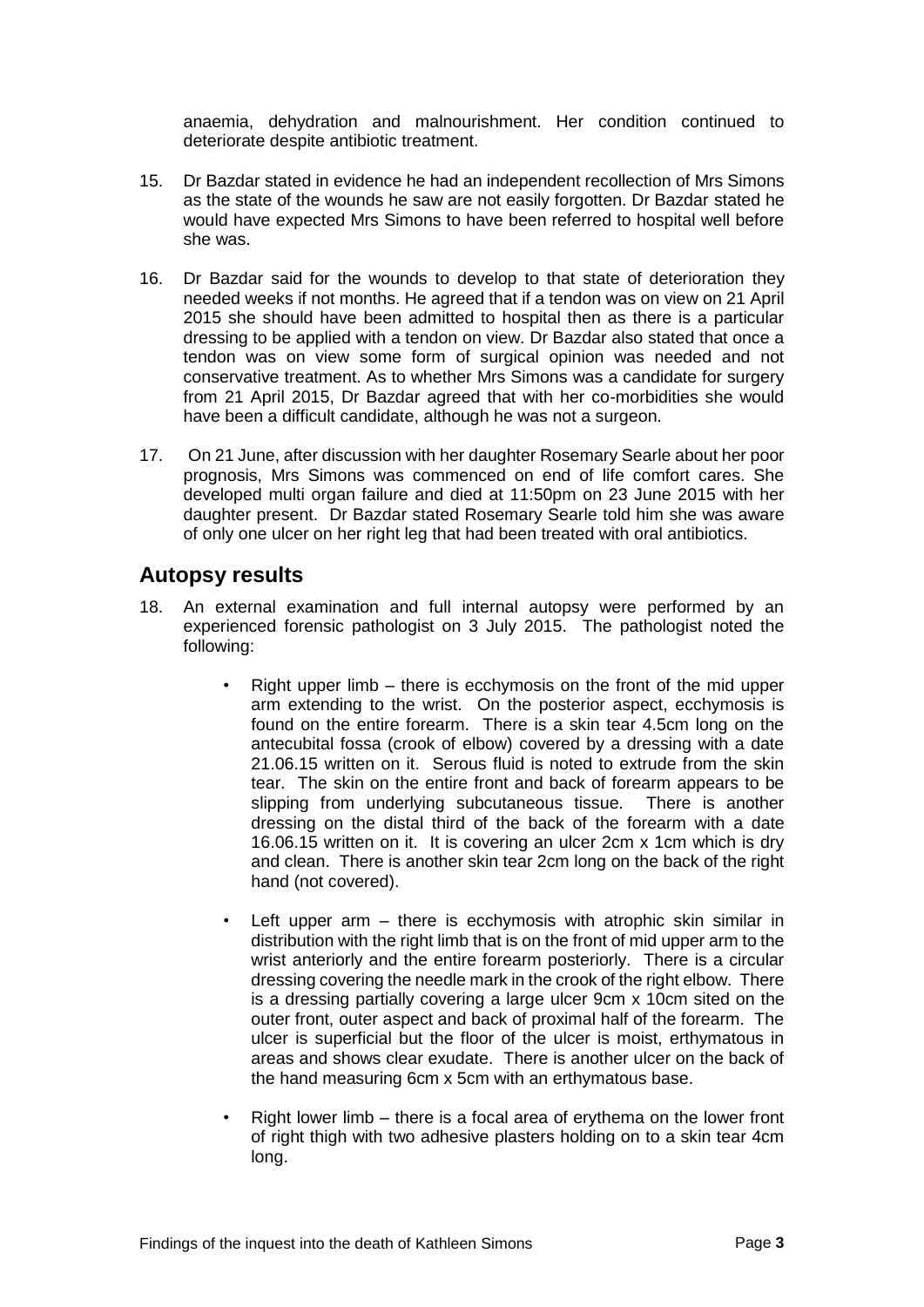- There is an extensive area of erythema around the leg. There is a dressing date 21.06.15 with the word "2 x skin tear" on the front of the upper leg. It covers an irregular ulcer 8cm x 6cm showing an erythematous base with an area of necrosis. There are two dressings on the back of the leg, the first one is on the upper leg and knee, with the words "skin tears x 2" and a date 26.06.15 and it covers an ulcer 11cm x 4cm. The base of this ulcer is slightly moist with necrotic tissue on its superior aspect. The other dressing is on the upper half of the back of the calf with the date 26.06.15. There is an ulcer measuring 5cm x 3cm, the floor of the ulcer is moist and erythematous and in areas appears to be necrotic.
- There is a bandage covering the lower half of the leg. There are paraffin dressings beneath the bandage. It is covering a deep ulcer, 11cm x 7 cm on the outer aspect of the distal third of leg. The ulcer is deep and in places reaches up to 0.8cm exposing underlying muscles and a distinct strip of necrotic muscle. The tibia is partially exposed. It does not appear to be secondarily infected. There are focal areas of erythema within this wound.
- Microscopic examination of the floor right leg ulcer showed necrotic tissue in association with acute inflammatory infiltrate and bacterial colonies.
- Left lower limb there is a focal area of ecchymosis on the front of the leg. Slightly more extensive ecchymosis surrounding an ulcer is present on the back of the leg. There is a dressing dated 26.06.15 on the outer aspect of the upper leg covering a skin tear 4cm long. The floor of this skin tear is erythematous and exudes clear fluid. The lower half of the leg is bandaged with paraffin dressing covering an ulcer. The ulcer is located on the lower half of the back of the calf and measures 9cm x 5cm. It is about 0.8cm deep and there is exposure of underlying muscle. The central area shows apparent necrotic muscle tissue with surrounding erythema. The floor of the ulcer is moist.
- Microscopic examination of the floor left leg ulcer showed extensive acute inflammatory infiltrate involving subcutaneous necrotic tissue.
- Cultures of the leg ulcers (two different sites) grew pseudomomonas aeruginosa. Blood culture was negative, a not unexpected result given that Mrs Simons had been treated with antibiotics in hospital.
- There was bilateral pneumonia, more severe in the lower lobes.
- The heart showed evidence of recent infarction associated with moderate atherosclerosis. The kidneys showed extensive nephrosclerosis, which would cause renal insufficiency. There was recent infarction involving the basal ganglia.
- 19. Taking these findings into account, the forensic pathologist determined the cause of death to be sepsis complicated by multiple organ failure, with the infected leg ulcers being the source of the sepsis. Bronchopneumonia was considered a likely secondary infection rather than the primary source of sepsis as it was moderate in severity.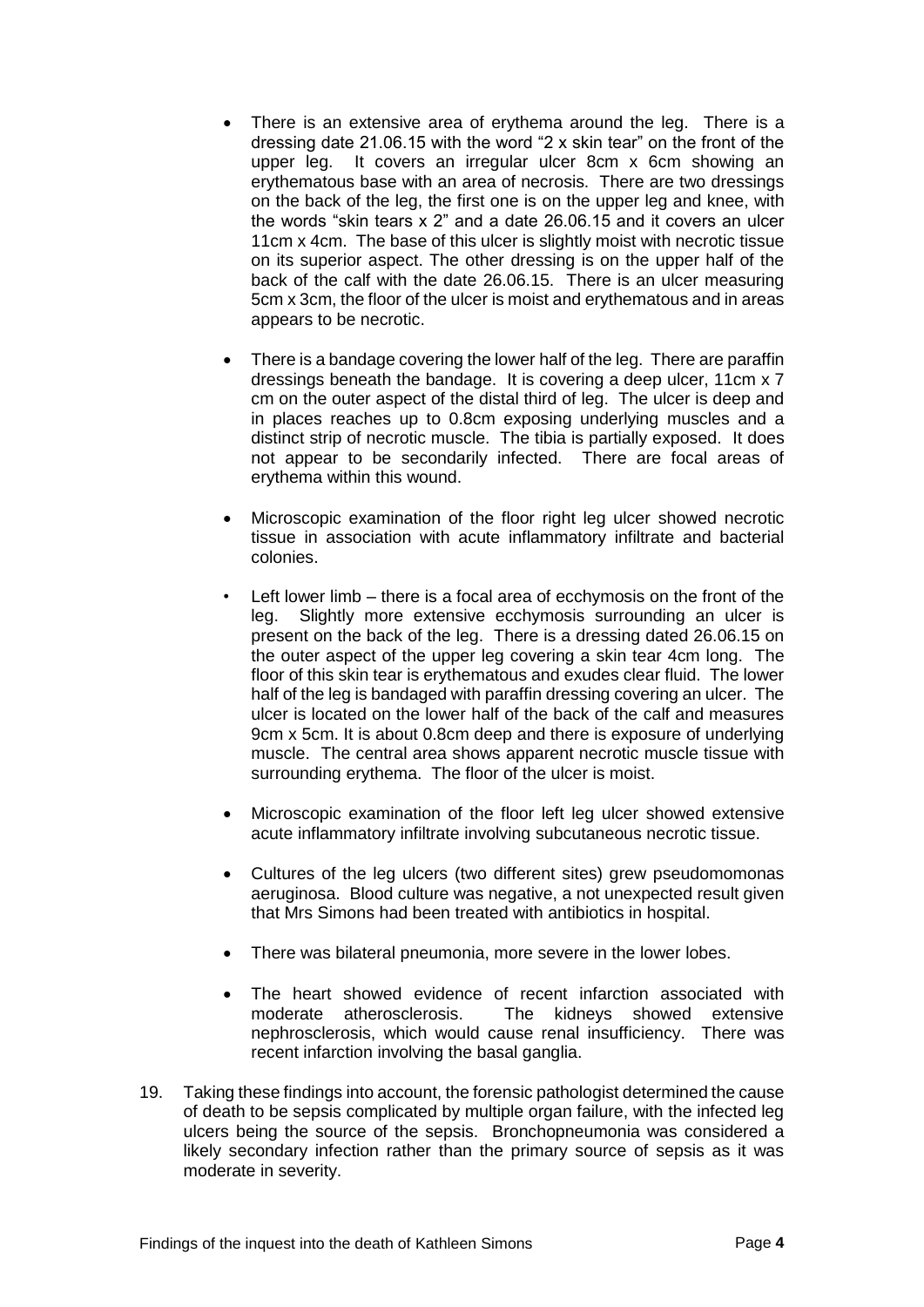# <span id="page-6-0"></span>**Evidence on the issues**

#### <span id="page-6-1"></span>*Adequacy of the care Mrs Simons received from Regis Aged Care, its employees and visiting consultants*

#### *Overview of care*

- 20. Mrs Simons was admitted to Regis Canning Lodge from another nursing home on 29 April 2013. On admission she had diagnoses of dementia, insulin dependent diabetes mellitus, a history of falls, deafness, hypertension, hypothyroidism and a skin condition causing extensive blistering, treated with prednisone.
- 21. During her admission to Regis she had a number of skin wounds, including multiple skin tears. Two wounds in particular, which were identified early in 2015 on her right and left lower legs, became problematic and the management of these wounds in particular was the focus of this investigation and inquest.
- 22. On 22 February 2015, the wounds on both the right and left lower legs were identified. As at 22 February 2015, according to the Regis Canning Lodge wound care management plans for Mrs Simons, the wound to the right lower leg was 9cm x 3cm and the wound to the left lower leg was 8cm x 4cm.
- 23. On 21 April 2015 Dr Harvey, the visiting GP, was contacted to review Mrs Simons' right ankle, after Enrolled Nurse (EN) Webb saw a tendon on view. On 22 April 2015 the progress notes indicate Dr Harvey reviewed the wound and documented that Mrs Simons had an ulceration to her right lower leg and to "continue present treatment." On 30 April 2015 the progress notes show Dr Harvey reviewed the wound again and documented that the right lower leg was improving and to continue treatment. Dr Harvey has no specific recollection of these reviews and his response is referred to later in this decision. He accepts his notes of the presentation are inadequate.
- 24. On 9 May 2015 it was noted by nursing staff that the wounds on the right and left lower legs were 'sloughy, oozing' and possibly infected'. Mrs Simons was referred by nursing staff to an out of hours GP, Dr Anchita Karmakar who was working for the National Home Doctor Service.
- 25. Dr Karmakar reviewed the wound on the evening of 9 May 2015. She commenced the antibiotic cephalexin. She reported her assessment and plan to Dr Harvey as the treating practitioner via a brief electronic report which stated in essence that she had seen Mrs Simons in relation to "a wound with ++ pus for oral antibiotics and wound review and had prescribed cephalexin and bactoban cream". The report did not raise specific concerns about treatment moving forward, note there was a tendon on view or request that the treating GP review the wound.
- 26. The evidence provided by Dr Hall was that bactoban cream was not appropriate for a wound of this nature and that cephalexin would also not have been effective in this case. He stated in his report that a wound swab and request for a review by the regular GP would have been routine if not very basic management of the ulcer. He stated during his oral evidence this would have been another point at which Mrs Simons might have been referred to hospital for assessment.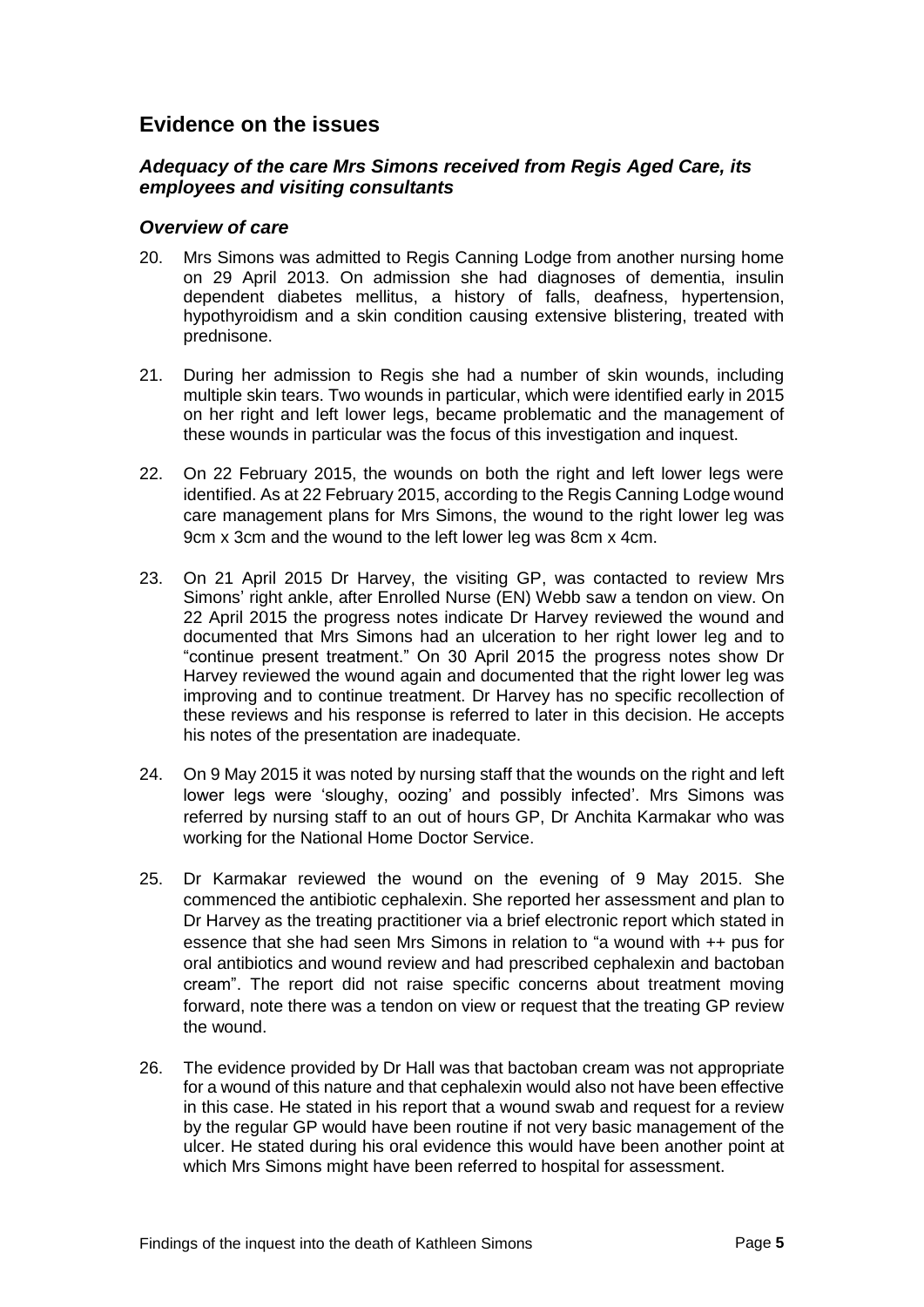- 27. Dr Kamakar has no recollection of the visit but based on the limited records she produced, she said she presumes she diagnosed Mrs Simons with a wound and deemed it needed oral antibiotics. She recorded her temperature 37°. It was her usual practice at the time to not note any further observations on the record unless it was adverse or an important finding to determine the course of therapy. Dr Kamakar also requested a review from her regular GP Dr Harvey. From the notes and limited recollection she does not believe the patient was septic or in acute distress at the point of contact. She did not believe Mrs Simons needed hospital referral, particularly in the middle of the night. She also said she does not recall a wound with the tendon exposed and if she had she may have referred her to the hospital or the GP.
- 28. Dr Kamakar did not consider taking a swab to determine the nature of the infection. Her focus was to provide urgent interim care and she considered it was better for her GP or hospital to take swabs. She sent a report of her attendance to Dr Harvey for him to consider.
- 29. On 15 May at 12:07pm there is an entry in the progress notes which appears to be created by Hamoun Zarebani Mohamadi regarding the right lower leg 'ulcer' and setting out a management regime for the wound, with the name Jenny Smith, following the entry.
- 30. Also on 15 May, at 3:29pm, there is an entry that appears to be from Pratiksha BC Clinical Manager(CM) to the effect that the wound was reviewed by Jenny Smith and setting out the advised management regime.
- 31. On 26 May 2015 there is further entry at 11:40am in the progress notes to the effect the wound was showing *significant improvement* with the name Jenny Smith following the entry. The progress note is again created by Hamoun Zarebani Mohamadi CM.
- 32. Hamoun Zarebani Mohamadi was also a Clinical Manager (CM) at Regis Canning Lodge but his involvement with Mrs Simons was minimal as he was not allocated to the wing in which Mrs Simons resided.
- 33. CM Mohamadi said he did have discussions with CM Pratiksha BC about Mrs Simons, which he thinks involved around how to handle her care and the involvement of Dr Harvey and Jenny Smith. He said knew Jenny Smith as a wound consultant used in a number of Regis facilities. To his knowledge Ms Smith had written a number of books on wound care and had also assisted Regis with its wound management policy. His recollection is Ms Smith would be contacted to come in and look at specific cases. He does not recall Jenny Smith being on site for any other reason.
- 34. CM Mohamadi is not sure if Ms Smith saw Mrs Simons but he has a vague recollection of her reviewing wounds for another resident, which involved actually visiting the resident. He does recall Ms Smith used his account to log in details in the computer program used at Regis Canning to make progress notes, because Ms Smith did not have her own account in their software. He believes this occurred on 15 May 2015 and 26 May 2015. CM Mohamadi stated he did not make any entries in Mrs Simons' records on those days.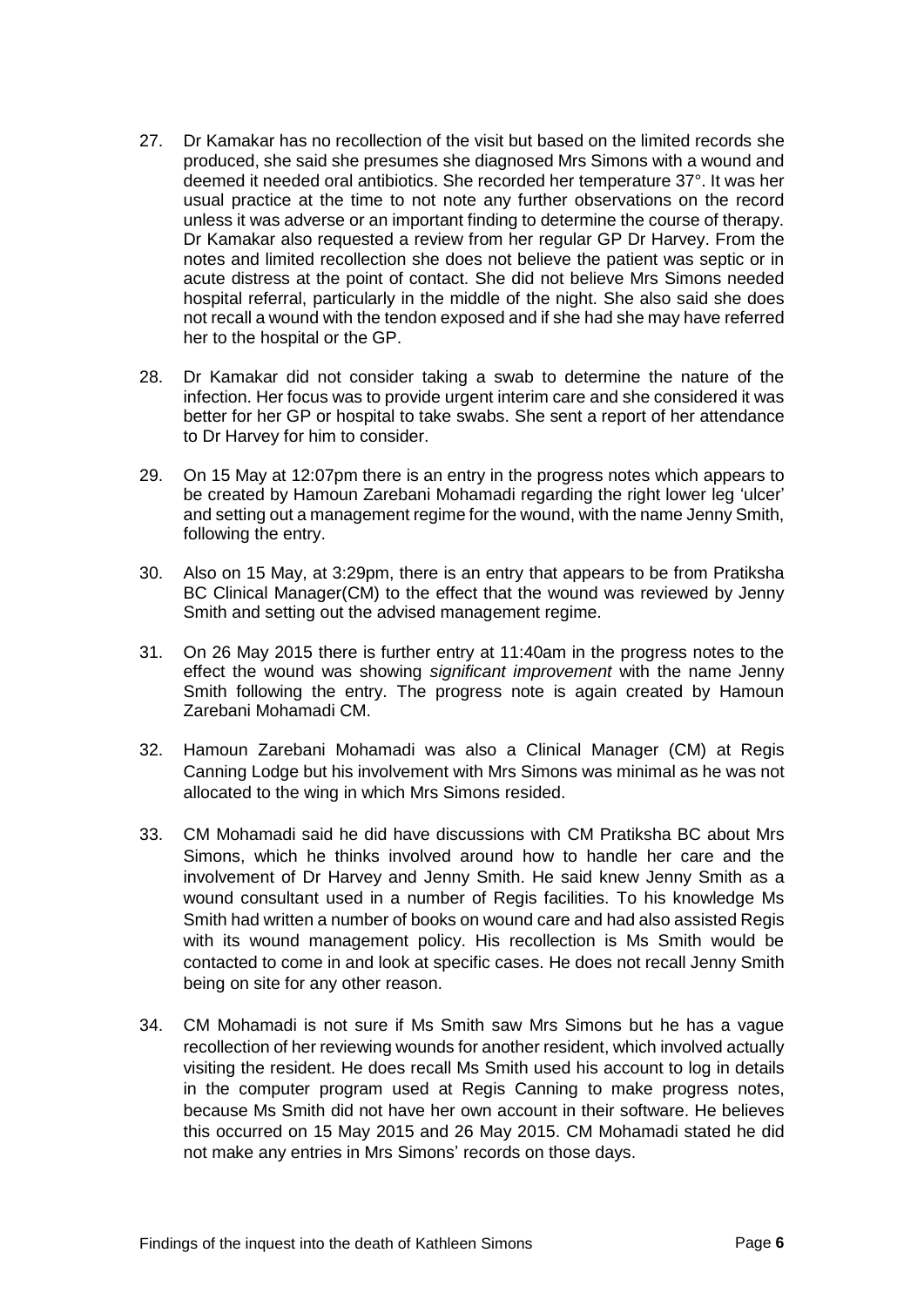- 35. Dr Harvey is documented as seeing Mrs Simons on 19 May 2015 and charting to continue Flaminal Forte every three days and to have changed the antibiotic to dicloxacillin.
- 36. On 4 June there is an entry by Dr Harvey to the effect that Mrs Simons had a chest infection and was prescribed Augmentin Duo forte.
- 37. On 8 June nursing staff documented contacting Mrs Simons' daughter with a health status update, explaining her chest infection, ongoing wound management, poor oral intake and increased sleepiness.
- 38. On 19 June Mrs Simons was found to be sleepy and was 'unconscious' at 8.30pm with a blood glucose level of 2.8. QAS were notified and she was transported to Caboolture Hospital.

#### *Response by Regis Canning Lodge*

- 39. A report has been provided by Ms Trish Fairman, General Manager Quality and Compliance, dated 17 August 2015 outlining the findings of a clinical review of Mrs Simons' treatment.
- 40. The clinical review noted Mrs Simons had been admitted to the nursing home in April 2013 with a history of a skin condition causing extensive blistering.
- 41. From the time of the admission she had skin tears and rashes that were managed by nursing staff under the direction of the treating doctor. Wound pathways were used to monitor the progress of wounds.
- 42. The facility wound management policy indicates that an external wound consultant should be consulted when indicated. Ms Fairman stated in relation to the wounds on Mrs Simon's legs referrals were made to an external wound specialist (Jenny Smith) on 15 May 2015 and 26 May 2015. The entries in the progress notes from the wound specialist indicated that on 26 May 2015 there was a significant improvement in the wound.
- 43. Ms Fairman stated in evidence that wound specialists could be a range of persons including Registered Nurses attached to a nursing home, or in some cases it would be a hospital based service. At Regis Canning the records indicated the wound specialist was an outside consultant Jenny Smith.
- 44. Ms Fairman stated in evidence at the time in 2015 Regis did not have a policy or process in place to ensure such persons were suitably accredited or clinically trained. There was no register of wound specialists although Ms Fairman stated this is being set up now. She said she did not know Jenny Smith was providing wound care specialist advice to Regis Canning in 2015 and was surprised to hear Ms Smith had not been a registered nurse for 10 years.
- 45. Ms Fairman stated Ms Smith had been engaged to assist in contributing to the Regis Group wound care policy and manual in 2009 and 2013 and Ms Smith wanted her logo on the policy document to gain some recognition for her part in it. Regis agreed hence the Betta Health Outcomes logo on the wound care policy and manual.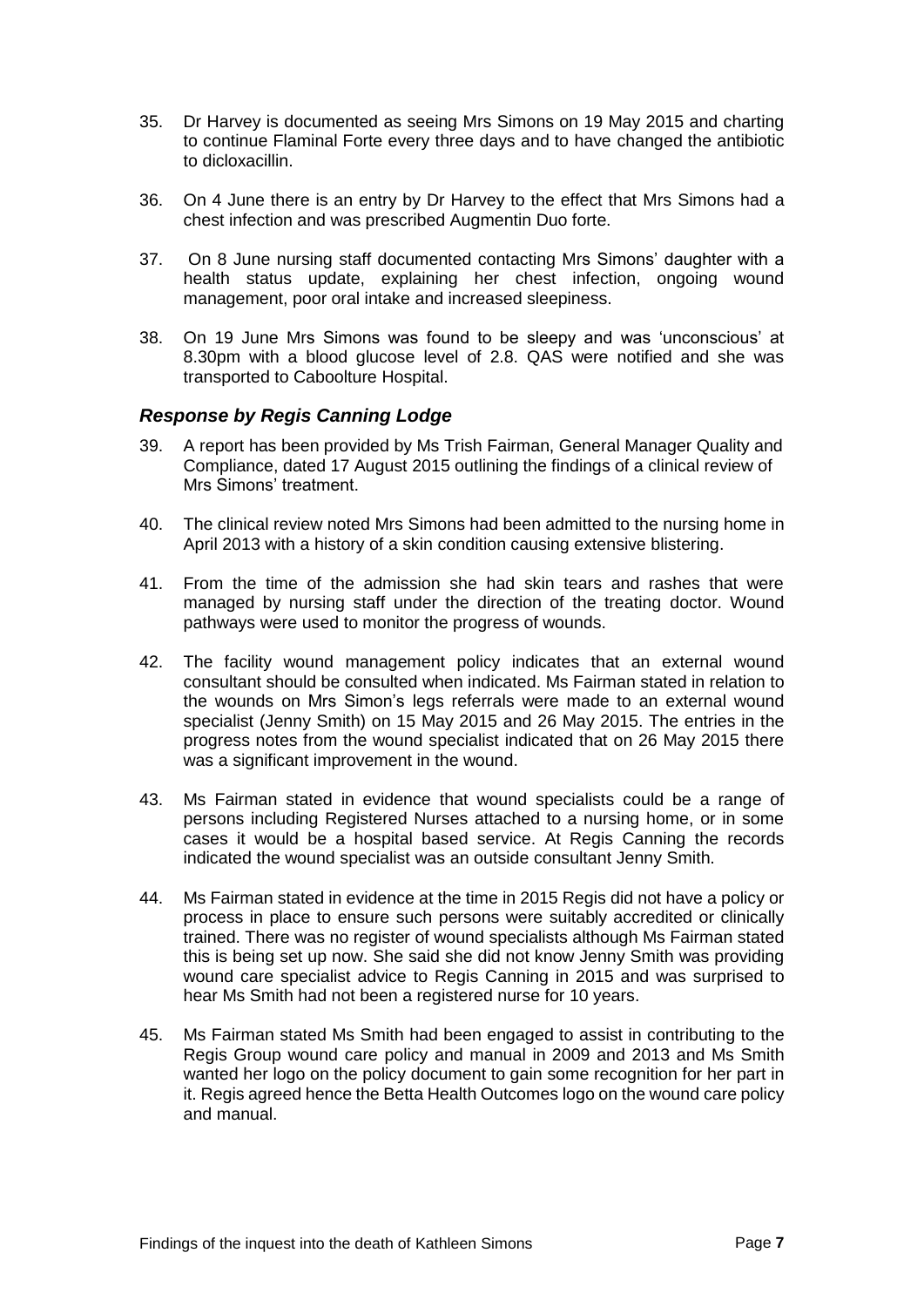- 46. Overall Ms Fairman stated that given Mrs Simons' medical status and poor skin integrity, in her view the care of complex wounds of Mrs Simons was "consistently carried out".
- 47. Ms Fairman acknowledged the clinical review did find the referral to the wound management consultant could have occurred earlier and there were delays in the review of the wound on the right lower leg and left lower leg on two occasions. She has advised that additional wound training was implemented. This included reinforcement of the Regis Policy in relation to the requirement for weekly photographic recording of wound progress and the importance of compliance with dressing change and review directives.
- 48. Ms Pratiksha BC Clinical Manager and Registered Nurse at Regis Canning Lodge also provided information concerning the management of Mrs Simons' wounds.
- 49. A Wound Care Pathway was commenced on 22 February 2015 when the wounds were first noted and photographs were taken.
- 50. Ms Pratiksha BC stated that different health personnel including the GP, dietician and a wound specialist were consulted and reviewed to promote the healing of her wounds. Mrs Simons was reviewed by her GP and treatment was started with oral antibiotics. It was stated Mrs Simon's daughter was made well aware of the present health condition of her mother.
- 51. Ms Pratiksha BC said Mrs Simons was referred promptly to a dietician when she was identified with 3 kg loss in weight in one month and started with fortified milk twice daily to optimise her nutrition and hydration.
- 52. Ms Pratiksha BC said there was no review of the wound by the GP and wound specialist from 26 May 2015 until she was sent to hospital. From her review of the records she stated this was not necessary as there was no further wound deterioration. She further stated the healing process of the wound was slow due to Mrs Simon's age and disease process and in particular her insulin dependent diabetes.
- 53. In summary, Ms Pratiksha BC stated that there were only a couple of occasions when wounds were not redressed as per wound assessment and management plan. Otherwise she said the wounds were attended to and reviewed by clinical staff in a timely manner.
- 54. In evidence at the inquest Ms Pratiksha BC said it would surprise her if Ms Smith only attended Regis to provide dressing advice as a wound "product" consultant. She had been told at induction that Ms Smith was a wound care specialist and Ms Smith was the only one Regis Canning Lodge referred to.
- 55. When it was suggested to Ms Pratiksha BC that much earlier referral to hospital should have occurred she responded by saying the GP had reviewed the wound and the wound care specialist had said the wound was improving, so on that basis there was no reason to refer her. Ms Pratiksha BC was shown the progress notes and photographs and was asked if they show significant improvement. She appeared reluctant to answer that question and said she was unable to say.
- 56. When it was suggested to Ms Pratiksha BC that nurses would not have been prevented from sending Mrs Simons to hospital on their own initiative, she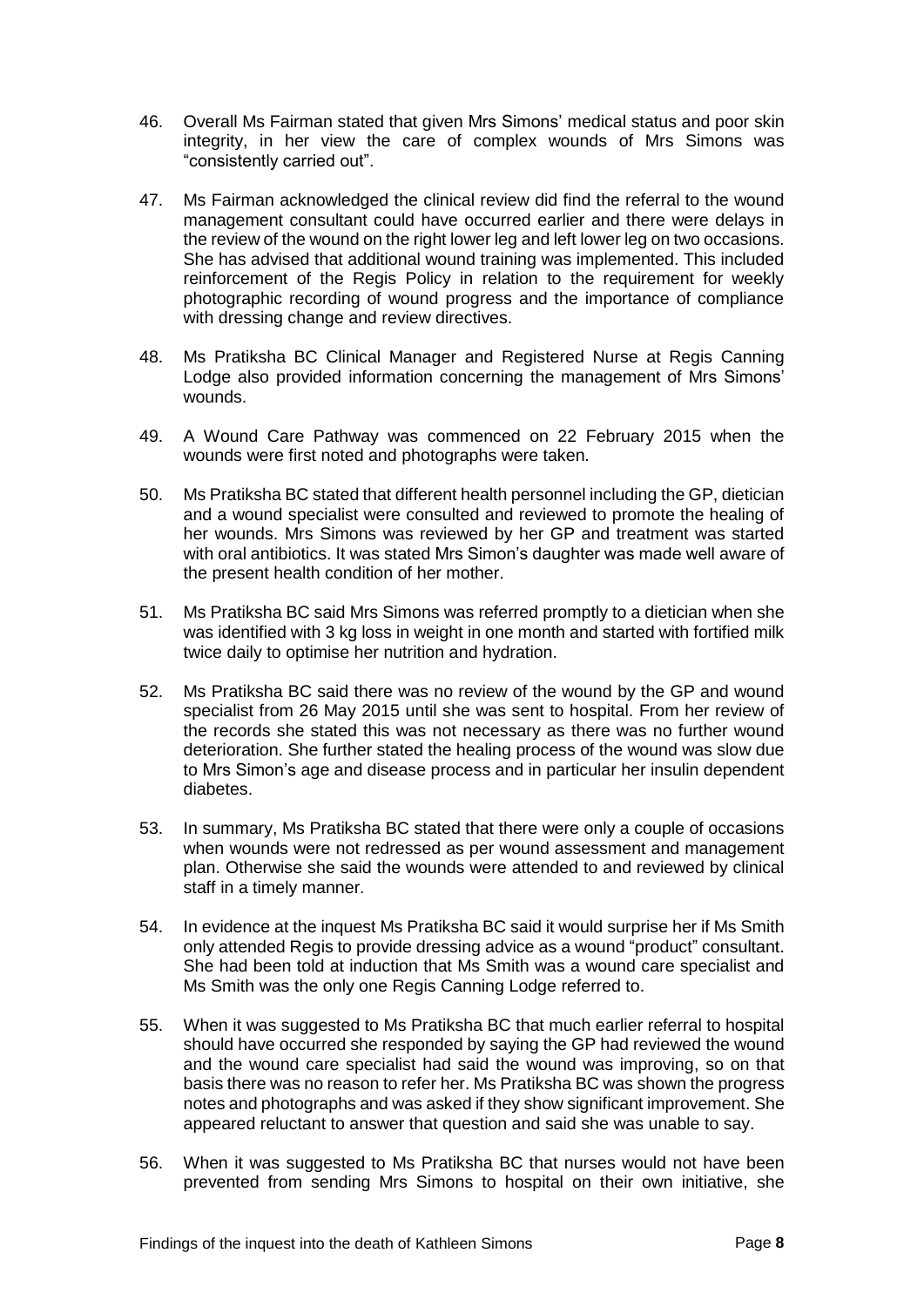believed it would be difficult for the nurses who would want to go along with the doctor's opinion and plan.

### <span id="page-10-0"></span>**Referral to Jenny Smith, Betta Health Outcomes**

- 57. Both Ms Pratiksha BC and Ms Fairman asserted that Mrs Simons' wounds were reviewed by Jenny Smith, of the Betta Health Outcomes on 15 and 26 May 2015. Ms Fairman has stated this was in accordance with the facility wound management policy. Ms Fairman refers to Ms Smith as a "wound care specialist" who is "an external health professional who is contacted by staff to advise on management of complex or chronic wounds".
- 58. Jenny Smith was requested early in the investigation to provide a statement regarding her involvement. Her response was to provide an email response sent to the Court, the contents of which was confirmed by her in evidence as true and correct, In that email she stated she is the Director of Betta Health Outcomes and her role is as a researcher and educator, specialising in wound care products and equipment. As an educator she educates staff with respect to a holistic approach ensuring a collaborative and inter-professional approach in wound management, wound prevention and skin integrity.
- 59. She stated it was not common practice that she physically reviewed wounds but she would have suggested to the nursing home a dressing regime appropriate for the wound based on the facts presented to her by a registered nurse and after all other assessments have been attended to.
- 60. Ms Smith stated in her email she never reviewed the wound of Mrs Simons. This information appears to be in conflict with the information provided by Regis Canning Lodge and what the understanding of Regis Canning Lodge staff was as to her capacity to provide clinical advice.
- 61. It was unclear on the evidence available during the investigation if Ms Smith had any professional medical qualifications or registrations as she was not registered as such with AHPRA. Ms Smith gave evidence she had been a Registered Nurse for 20 years but had let her registration lapse 15 years ago. She had qualifications at diploma level for auditing, training and assessment. The services her company provided was in respect to medical supplies, training on use of products and auditing of the Aged Care Standards.
- 62. Ms Smith stated she attended Regis Canning Lodge on 26 May 2015 for a totally different purpose, and during the visit one of the registered nurses asked her *("pleaded with her")* if she should continue with the dressing regime she was applying. Ms Smith says she did not see the wound but was told it was improving. Her role was to recommend appropriate dressing after the facts were given by the registered nurse: As she was told the wound was improving she suggested they continue with the current regime.
- 63. Ms Smith says she was asked to document in the progress notes her advice to continue with the dressing regime being used. Ms Smith gave what I considered to be unconvincing evidence about the notes of 15 May 2015 and 26 May 2015 and as to whether she wrote the notes herself or was present when someone wrote it for her. She also gave unconvincing evidence as to whether she actually looked at the wounds, stating on one occasion she had a quick look at the wound with a nurse but said this was not a wound review. She says she cannot recall if it was a clean wound and the tendon was exposed. When pressed she stated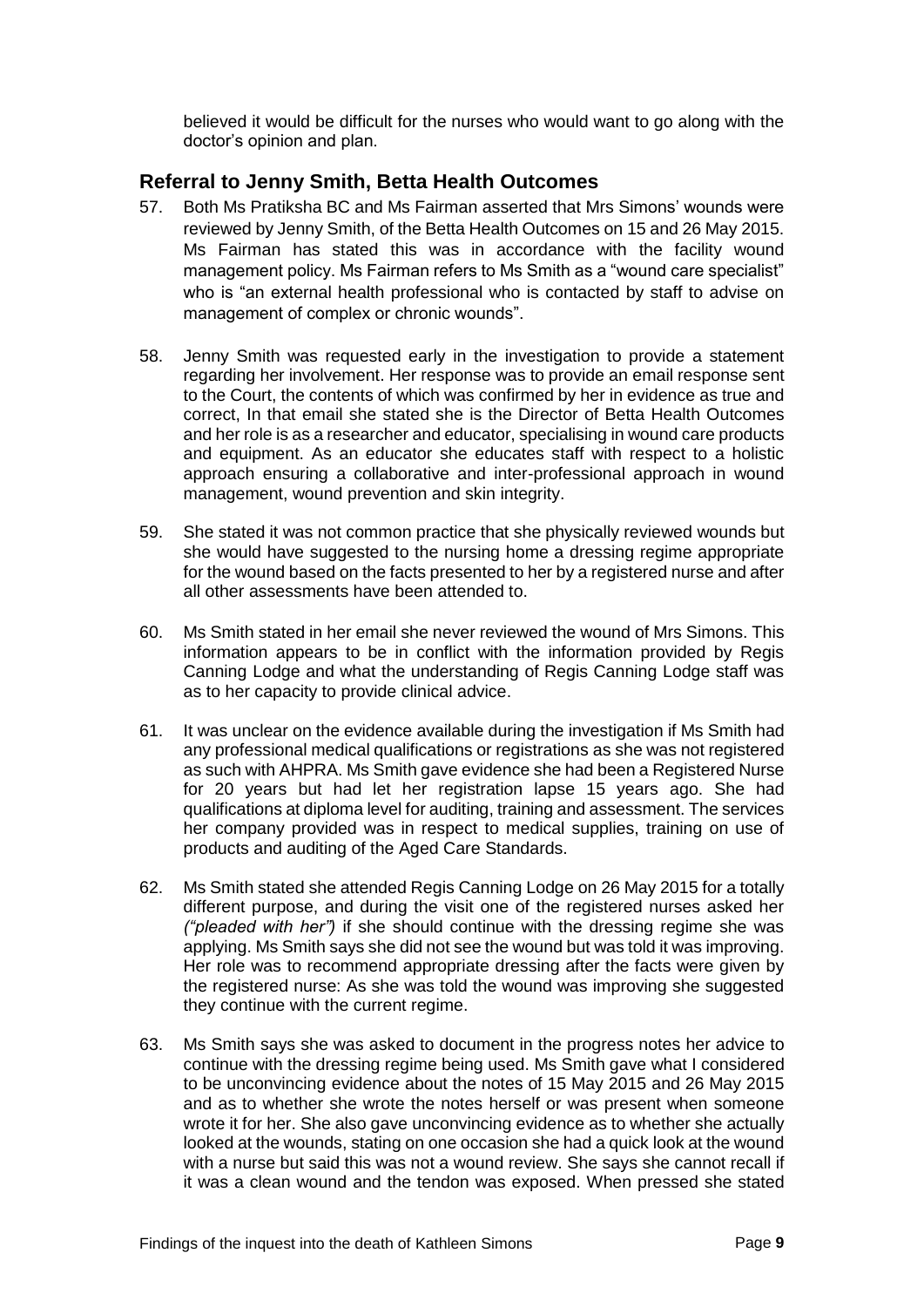she was there on 15 May and may have seen wound but did not see the wound on 26 May.

- 64. Ms Smith stated it was not part of her role to review or document a clinical assessment although on the face of the records she appears to have so reviewed and recorded. She said any review is to be undertaken by the nursing staff with a further review every seven days, and if there is a delay in the healing process the holistic process needs to be re-evaluated including assessing the wound bed, nutrition, aetiology, diagnostic investigation and assessment of wound care products.
- 65. Ms Smith stated she has no direct management of care for wounds and instead provides guidance of an appropriate dressing with the facts presented.
- 66. Ms Smith stated she had provided the Regis Group in Melbourne with information to assist in the development of their wound care policy. She was taken to the Wound Care Manual and stated she had provided information for the development of the manual directly from the Wound Care Association. In relation to the Betta Health Outcomes logo on the manual she stated this had been used without her permission. Ms Smith denied she had assisted with the compilation of the Wound Care Manual for Regis and that she requested her logo be utilised for her own marketing reasons.

#### <span id="page-11-0"></span>*Adequacy of the care Mrs Simons received from the visiting GPs to Regis Aged Care*

#### <span id="page-11-1"></span>*Response of Dr Harvey*

- 67. Dr Charles Harvey had a GP practice at Beachmere. He attended Regis Canning Lodge and other local nursing homes following a request from nursing home staff to see a particular resident. The request would be either by telephone or facsimile. He did not have a fixed day for visits and relied heavily on the nursing staff to request reviews and bring new issues to his attention. Following a request he would endeavour to attend within forty-eight hours.
- 68. Dr Harvey stated that wound care and management in frail and elderly patients was a difficult condition to manage, and is often made more difficult by the patient's other comorbidities. In Mrs Simons' case the healing process was complicated and prolonged by her diabetes. If a debridement was considered appropriate this could not be performed in a nursing home setting.
- 69. Review of the medical records confirms nursing home staff had initiated a number of wound management plans for wounds and staff were attending to these wounds daily or second daily. There were in total six separate wound care plans. Two of these related to wounds on her right lower leg.
- 70. Dr Harvey states the records show he reviewed the wound on her right lower leg on 22 April 2015, the same day his attendance was requested by nursing staff. Dr Harvey stated he decided to manage the wound conservatively and he noted in the records the nursing home staff were to continue with present treatment. He reviewed the same wound on 30 April 2015 and noted the ulceration was improving and the plan was to continue with the current therapy.
- 71. Dr Harvey stated he has no recollection of his attendances on 22 and 30 April and accepts the notes of his attendances are quite inadequate. He is unable to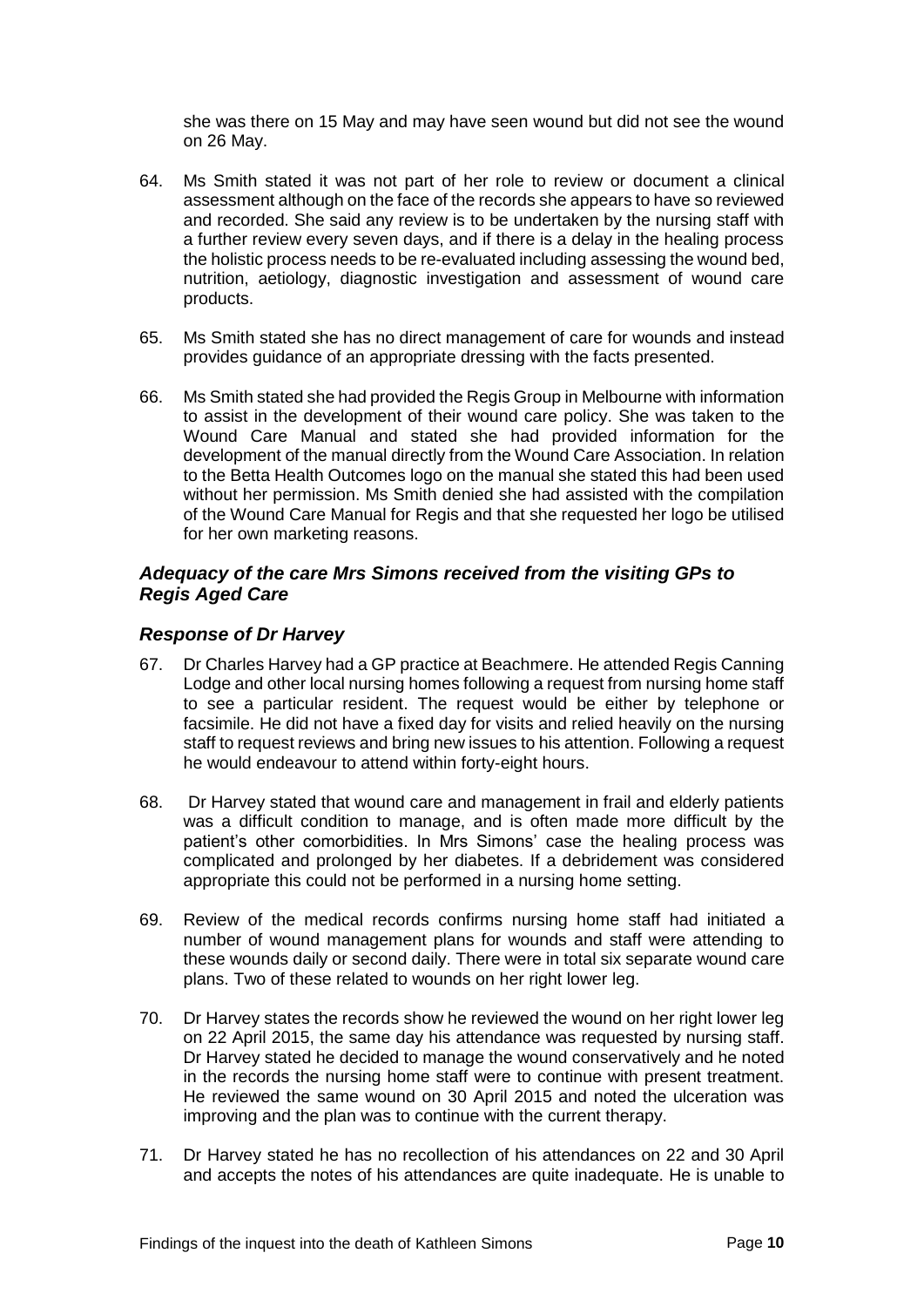say why he formed the view on 22 April that a wound swab and commencement of antibiotics was not warranted and likewise referral to hospital. Similarly, he is now unable to say why he formed the view on 30 April, as recorded in the notes, that the wound on the right lower leg was improving and again that a wound swab, commencement of antibiotics or referral to hospital was not warranted. He now accepts those steps should have occurred and he regrets they did not.

- 72. Dr Harvey has also reviewed the records and accepts he was also asked to review Mrs Simons on 19 May 2015 and it appears he has done so. He again has no recollection of this attendance and accepts his notes are again quite inadequate.
- 73. Dr Harvey says he received a request from nursing staff to review Mrs Simons' insulin dose on 9 June 2015. At this review he reduced the insulin Glargine dose to 14 units. He was not asked to review her leg or other wounds on this occasion and does not recall any concerns being raised by nursing staff at the time.
- 74. Dr Harvey stated he did not receive any further requests by staff to review the wound on the right lower leg and believed that if it was not improving he would have been asked to carry out a further review.
- 75. In hindsight, Dr Harvey agrees he relied on nursing home staff and this may not be a sufficient follow-up system. He had since asked for external advice to assist in implementing an appropriate follow-up system for any attendances on nursing home patients.
- 76. Dr Harvey stated he would have reviewed the wound if he had received a request to do so. Had that review considered the wound was not responding appropriately to conservative treatment he would have considered the option of recommending Mrs Simons be transferred to hospital for further assessment and management.
- 77. Dr Harvey had noted Mrs Simons was prescribed prednisone and he said he continued with it, presumably on basis this was correct at the time, although he cannot recall if he turned his mind to the skin condition it was prescribed for at the time. He was aware prednisone makes diabetic control more difficult.
- 78. Dr Harvey stated that with the benefit of hindsight and having now had further education, particularly in wound management, he should have referred Mrs Simons to hospital for assessment and management if not on 22 April 2015 then on 30 April 2015. He also accepts it would have been appropriate to perform a wound swab on 22 April and then commence antibiotics.
- 79. Dr Harvey also advised he has undertaken further training including attending a workshop course entitled *"Fundamentals of Wound Management Workshop",* as well as the Holy Spirit Northside Private Hospital Multidisciplinary Care Education weekend for GPs, which included sessions dealing with geriatric and management options for varicose veins and ulcers. He has also attended a number of other courses dealing with the value of good clinical documentation and medical records.
- 80. Dr Harvey advised he has stopped attending on nursing homes as a visiting GP.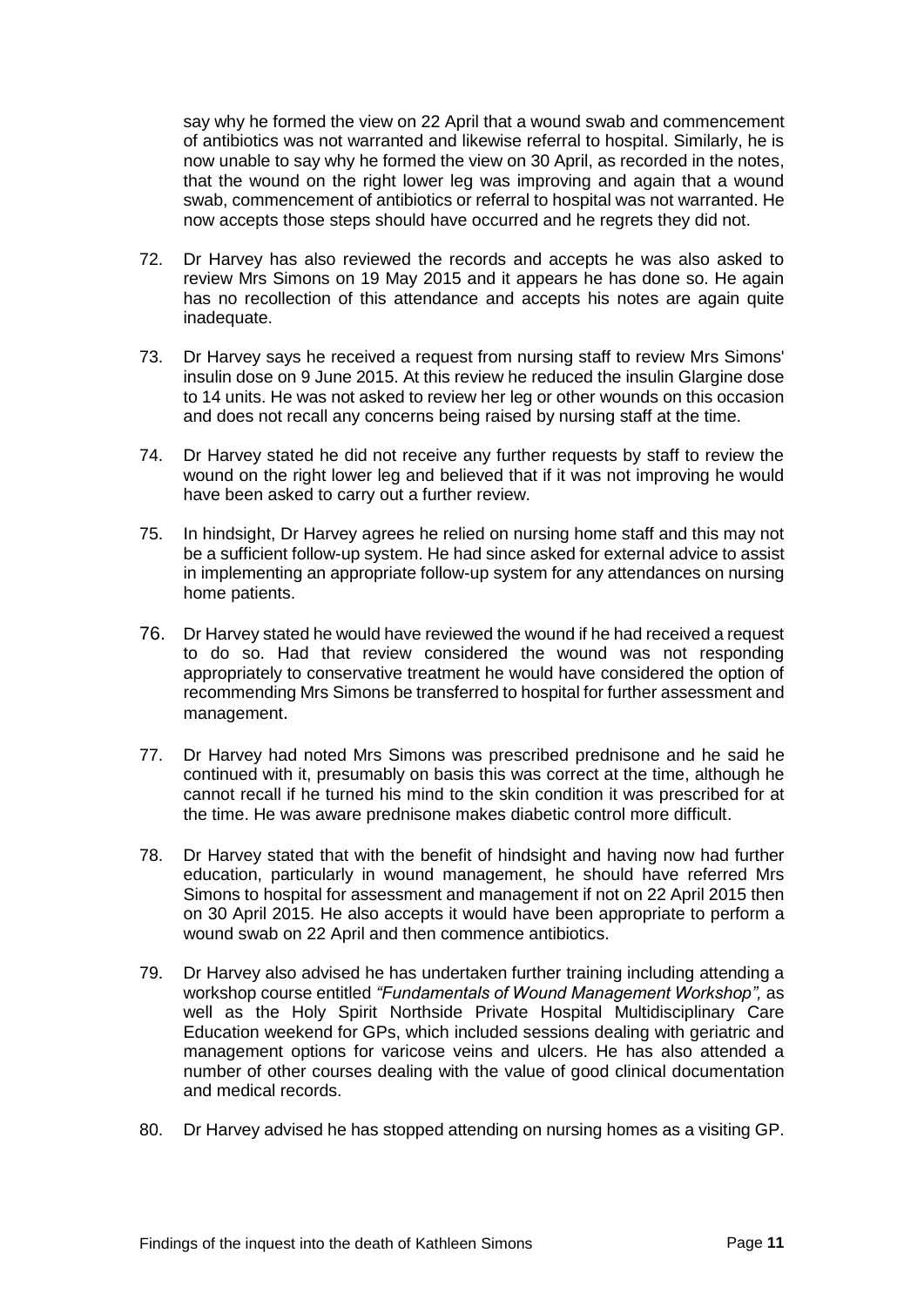#### <span id="page-13-0"></span>*Whether communications by Regis Aged Care with Mrs Simons' next of kin with respect to the state of Mrs Simons' health in the months leading up to her admission were adequate*

- 81. Mrs Simons' daughter Ms Jane Searle has provided a detailed statement concerning the state of her knowledge of the seriousness of her mother's wounds. Ms Searle was residing in Victoria from early January 2015 and her contact over this period with her mother and the nursing home was generally by telephone. Ms Searle stated she was not aware her mother was on prednisone and that this was for a history of multiple skin blistering, although this appears to have been longstanding.
- 82. In general Ms Searle's statement noted the medical records indicate a number of telephone calls were made to her by nursing home staff over the following months, most of which she has no recollection of.
- 83. Telephone records have since been provided by Regis Canning Lodge. The records confirm Ms Searle was called on her mobile on 21 occasions between December 2014 and 30 June 2015. She has noted that 12 of the calls were for less than a minute and she believes these may have gone to her message service.
- 84. Ms Searle now accepts these calls were made although she does not recall many of them. The call records generally correspond with what is recorded in the nursing records as calls being made to her for all except two occasions. Ms Searle states that she was not advised of the severity of the wounds on her mother's legs and certainly if she had been told a tendon was on view she would have asked for her mother to be admitted to hospital.
- 85. Ms Searle also initially stated she was not informed by Regis that her mother had been taken to hospital. She said she first knew about the admission after Caboolture Hospital rang her on 20 June 2015. The telephone records note a call was made to Ms Searle on 19 June for 51 seconds and Ms Searle now accepts a call was made to her about the hospital admission by Regis staff.
- 86. According to the nursing records Ms Searle replied with words to the effect *'my mother is 96 years old and it is to be expected'.* Ms Searle denies this statement and says she was very shocked at her mother's condition on seeing her at Caboolture Hospital.

# <span id="page-13-1"></span>**Expert reports**

87. Reports have been provided by Dr Gary Hall and Ms Allison De Tina (Registered Nurse) of the Queensland Health Clinical Forensic Medicine Unit. Both Dr Hall and Ms De Tina are critical of the care received by Mrs Simons. A report has also been provided by Ms Pam Bridges, of Pam Bridges Consulting. Ms Bridges is a Registered Nurse with a BA (Social Welfare) and Graduate Diploma of Health Services Management.

#### <span id="page-13-2"></span>*Report of Alison De Tina –CFMU*

88. Ms De Tina is a clinical nurse consultant and forensic nurse examiner with the Forensic and Scientific Services Clinical Forensic Medicine Unit. In her report Ms De Tina raised concerns about the quality of the wound assessment and management plans. She also expressed concern at Mrs Simons not being referred to hospital earlier noting that nursing staff could have referred Mrs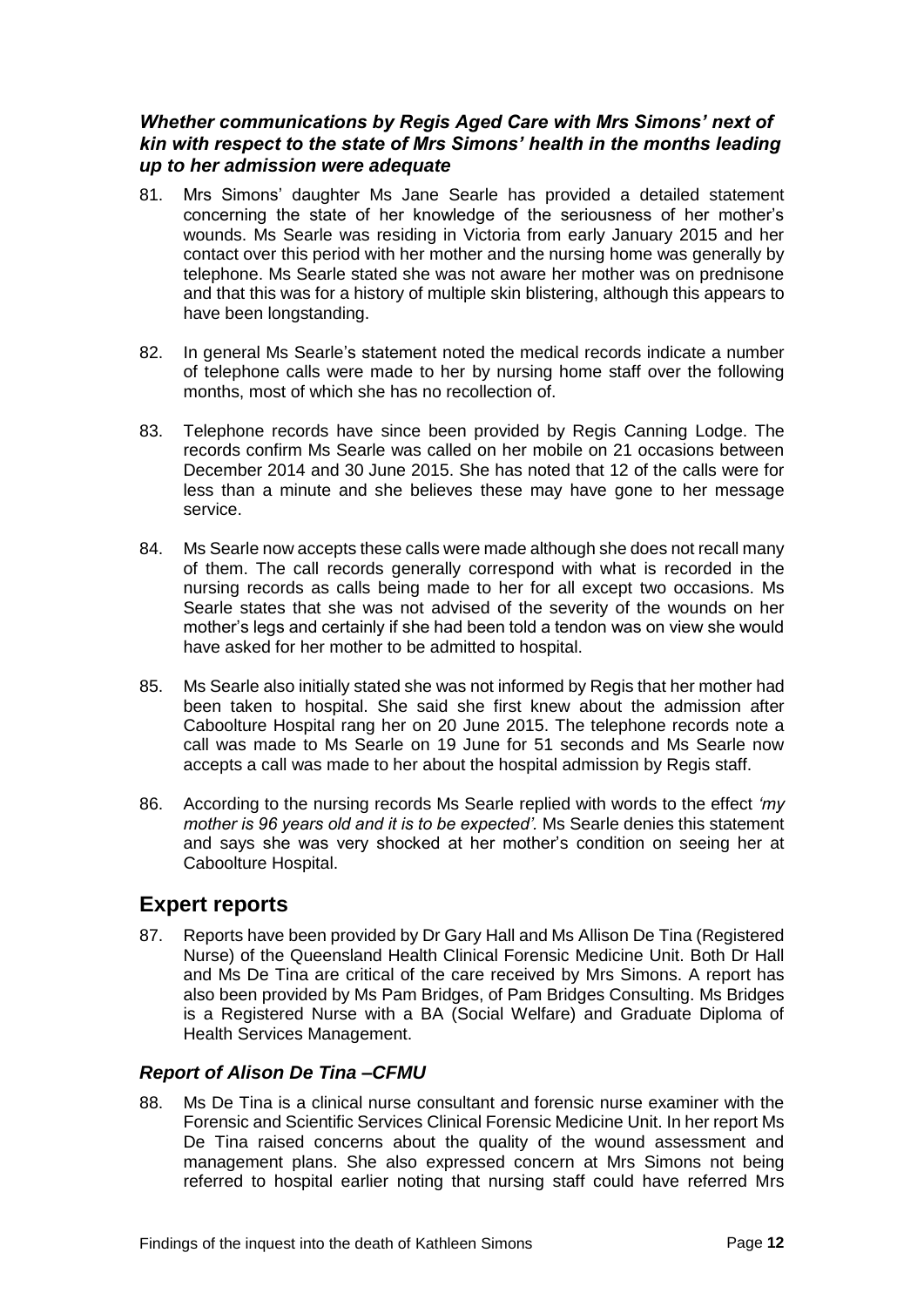Simons to hospital had they felt her wounds needed more aggressive treatment than that recommended by the visiting GP. She suggested nursing staff might benefit from further training regarding wound management and from having clearer referral pathways available.

- 89. Ms De Tina reviewed the nursing home notes from January to June 2015. Multiple skin tears were identified by nursing staff. A left lower leg and right lower leg ulcer continued to be the most problematic for staff to manage. There were multiple colour photographs of poor quality but these showed a marked decline in the ulcer on her right leg over the course of three or four months. Ms De Tina also noted there was an initial measurement of the wounds but none were documented after that.
- 90. Ms De Tina stated in her opinion the progress notes and wound assessment and management plans were inadequate in volume and detail. There was an absence of any detail relating to pressure area care information, something essential for the optimal care of a patient with poor skin integrity complicated by diabetes. Ms De Tina observed during her evidence that photographs in the wound care plans were limited and of varying quality and measurements of the wounds were minimal. Her evidence was that more regular and consistently taken photographs, measurements of the wounds and greater details in the notes in terms of the care provided would have assisted in tracking the development of wound and would have assisted in terms of continuity of care between registered nursing staff working various shifts.
- 91. Ms De Tina stated there was no information as to how often pressure area relief was provided and what pressure relieving devices were used. She stated it would be helpful to see if this information is recorded as a matter of routine/policy. If this is not the case, it may have contributed to the skin tears and bruises that were identified by staff due to the incorrect placement of skin protectors or the possible lack of required pressure area cares. It was mentioned on more than one occasion that the skin protectors had either been on too tight (causing bruising) or had inadvertently sheared her skin causing skin tears.
- 92. Ms De Tina said on 21 April 2015 nursing staff noted that Mrs Simons had a tendon on view in the ulcer on the right lower leg. Dr Harvey was notified and he stated he decided to treat the wound conservatively and had advised the nursing staff no changes to the treatment plan were being made. The progress notes provided do not have any information regarding Dr Harvey's impression of the tendon on view, something she would have thought to have been of some concern to him, as these things typically do not heal without intervention.
- 93. Ms De Tina also stated that looking at the wound care treatment provided between March and June 2015, and given there was a marked decline in the right lower leg ulcer, she is unsure why the nursing staff and Dr Harvey have not escalated any treatment options earlier. There is no documentation that wound swabs were taken and of any referral to specialty services, except to the wound care specialist who stated it was not her common practice to physically review wounds. Ms De Tina stated in evidence there should have been a low threshold to take swabs as early as February/March 2015 given the description of yellow slough exudate on 23 March 2015.
- 94. Ms De Tina stated that early intervention during this period of time may have changed the outcome.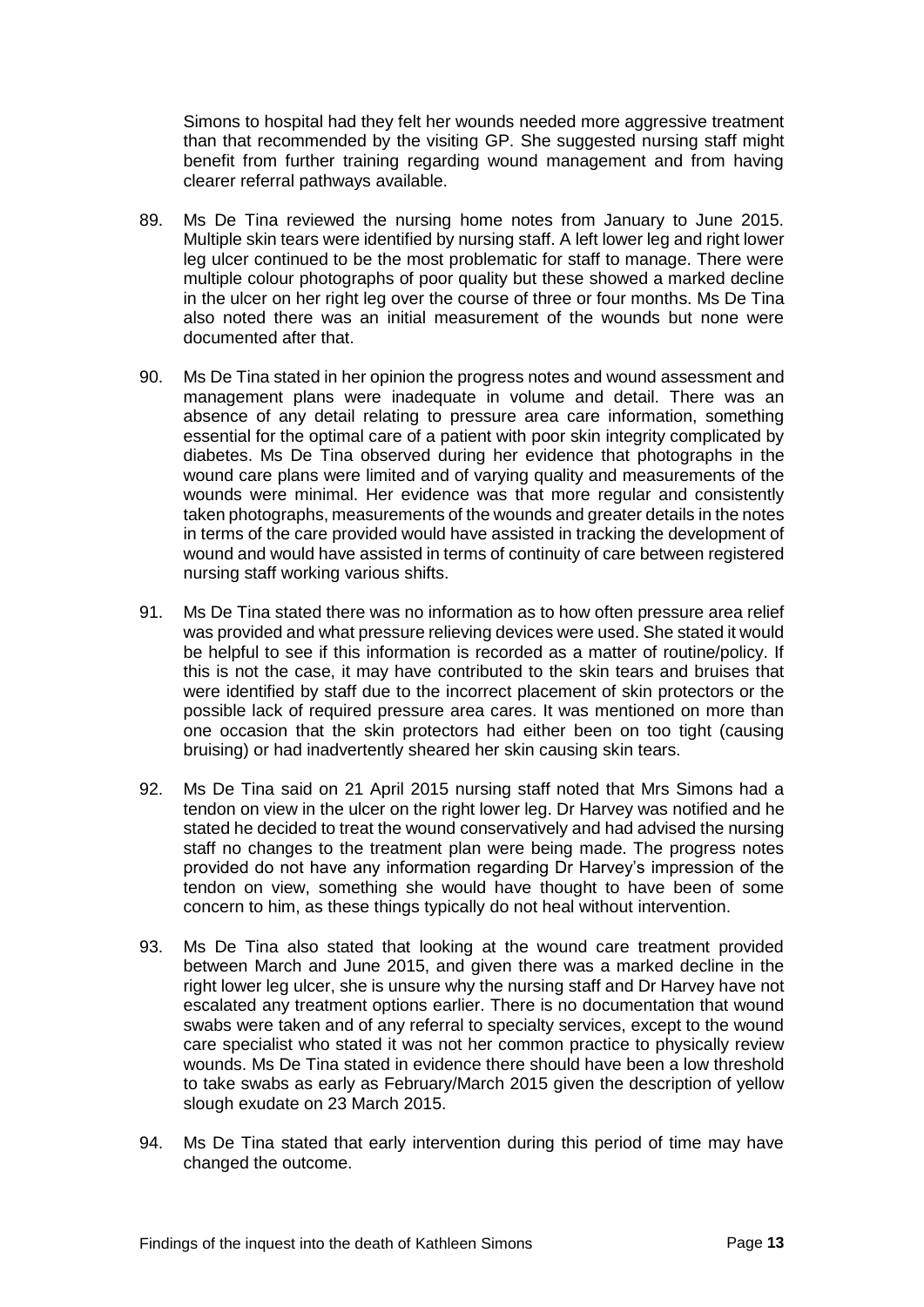- 95. In summary, from a nursing perspective, Ms De Tina stated staff of Regis Canning Lodge would benefit from more education in wound care management, including risk assessment and documentation. They would also benefit from having a clearer pathway of referral for patients they feel have not been given optimal treatment. There was no reason nursing staff could not refer Mrs Simons to the hospital if they felt her wounds needed more aggressive treatment. If they were not aware she needed more aggressive treatment and a referral to hospital, this would highlight the need for more education around wound care and management.
- 96. With regards to the wound care specialist, Ms De Tina felt that there needs to be a clearer understanding of what role she played in the management of Mrs Simons' wounds and what advice she was qualified to give.
- 97. Ms De Tina stated Mrs Simons did not receive adequate advice/care regarding her wounds. The visualisation of a tendon should have alerted the wound care specialist/medical staff/nursing staff that this wound had already been left too long without appropriate treatment. In respect to communication with the family Ms De Tina stated family do not need to be contacted about everything that is happening in a nursing home but certainly if there was a marked decline.

#### <span id="page-15-0"></span>*Report of Dr Gary Hall - CFMU*

- 98. Dr Hall is an experienced forensic medical practitioner with the Clinical Forensic Medicine Unit. Dr Hall noted Mrs Simons died from Pseudomonas sepsis secondary to infected chronic leg ulcers on a background of diabetes mellitus and possible bullous pemphigoid. There was evidence over the last six months of her life that she was deteriorating in overall condition with weight loss, poor oral intake and refusal at times to take oral nourishment. She also developed a number of chest infections, which required oral antibiotics. Dr Hall had no concerns regarding the nursing home management of her nutrition or attention to chest infections.
- 99. Nursing staff reported Mrs Simon had a skin condition that required steroids to manage, which raises the suspicion of bullous pemphigoid. Dr Hall noted treatment with steroids would have rendered her diabetes to be more labile with a fluctuating level of control. A combination of diabetes, oral steroids and perhaps an autoimmune disease increased her susceptibility to infectious disease. These required any skin breach sustained to be monitored closely for early signs of infection and that appropriate attention to wound hygiene and dressings was paid. This did occur in the early stages and was evidenced by the commencement of Wound Management Plans.
- 100. Dr Hall could identify a number of opportunities for nursing staff to request review of the ulcers and argues this could have occurred as early as mid-March 2015.
- 101. Dr Hall noted Dr Harvey was requested to review the wounds on 21 April and 30 April. Dr Hall opines that Dr Harvey's response was poor in that he offered no reasonable suggestion with regard to management despite the likelihood there was an exposed tendon on view at the time of review. He did not recommend a wound swab as a most basic response.
- 102. Dr Hall stated Dr Harvey's statement to the court implies he assumed the leg ulcers had improved as he was not asked to review them again. Dr Hall stated he finds the lack of further review based on nurses not asking him to do so, was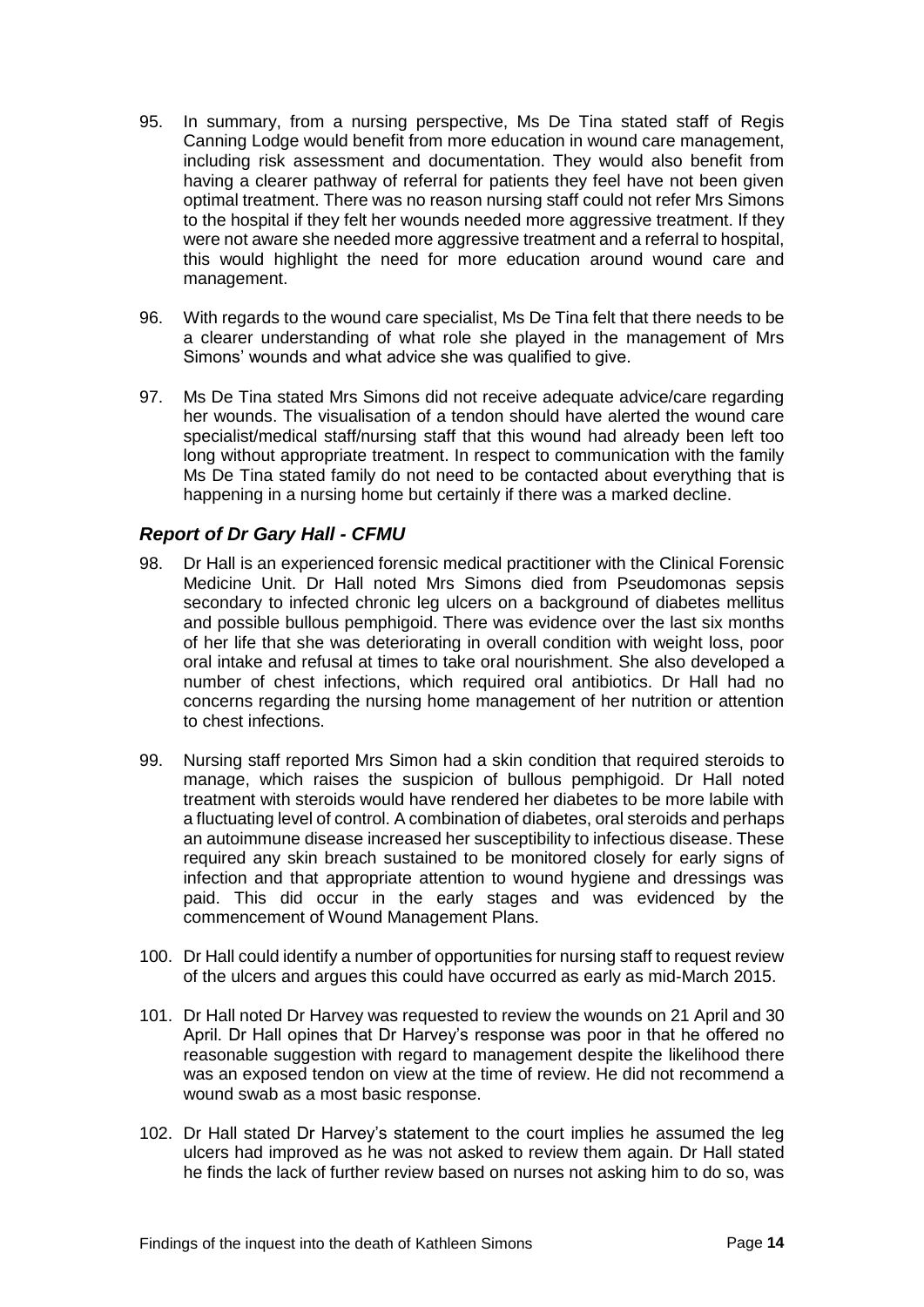not acceptable given the state of the ulcer at the time he reviewed her and his knowledge of Mrs Simons' past medical history.

- 103. Dr Hall stated nursing staff then continued to dress the wounds as before and photograph the unsuccessful results. Nursing staff did not appear to question Dr Harvey's response and did not attempt to arrange referral to a hospital or elsewhere as they were entitled to do. There was no reasonable communication with family to seek this direction either.
- 104. On 9 May 2015 an out of hours GP was called in who also had an opportunity to refer Mrs Simons to hospital but did not do so.
- 105. Dr Hall noted on 15 and 26 May 2015 nursing staff referred Mrs Simons to a wound care consultant whose qualifications appear to be unknown but it does not appear she was formally qualified as a health care professional.
- 106. Dr Hall stated he has no reason to believe nursing staff or medical staff ought to have considered that Mrs Simons had secondary pseudomonas infection. Appropriate management of skin infections with this organism required debridement of necrotic tissue, cleansing of the wound and antibiotics targeted to the organism. This is not able to be achieved in a nursing home setting.
- 107. Dr Hall stated that before 21 April 2015 the gold standard treatment would have been a washout, debridement, swab and antibiotics in hospital and this might have been attempted. Dr Hall stated there needed to be some reasonable direction for the future. This was not likely to be curative and more likely to be palliative and looking at how to keep her comfortable and the wound dressed properly. Communication and bringing the family into the discussion would have been important and a clear pathway was important.
- 108. After 21 April 2015 Dr Hall stated wound debridement, surgical washout and intravenous antibiotics were likely to be of limited value. Once the tendon exposure occurred it is more likely than not surgical management would have been considered more toward amputation. This is extremely invasive surgery with high mortality risk in a very elderly lady with comorbidities and it is likely surgery might have been unacceptable to and refused by Mrs Simons and her family with the decision to pursue a non-invasive pathway and more likely to be palliative.
- 109. Dr Hall stated that earlier referral therefore to a surgeon may not have been outcome changing. That stated, it would still have been reasonable to have referred her to a hospital or surgeon to at least discuss the range of treatment options going forward.
- 110. Dr Hall stated that medical and nursing staff might benefit from further education in relation to wound management.
- 111. Dr Hall had concerns with respect to the qualification of the wound care consultant and stated there needs to be a robust process to ensure that patients are managed appropriately under fully qualified health workers.

#### <span id="page-16-0"></span>*Report of Pamela Bridges*

112. Ms Pamela Bridges is a Registered Nurse holding a BA (Social Welfare) and Graduate Diploma of Health Services Management. She has worked in the aged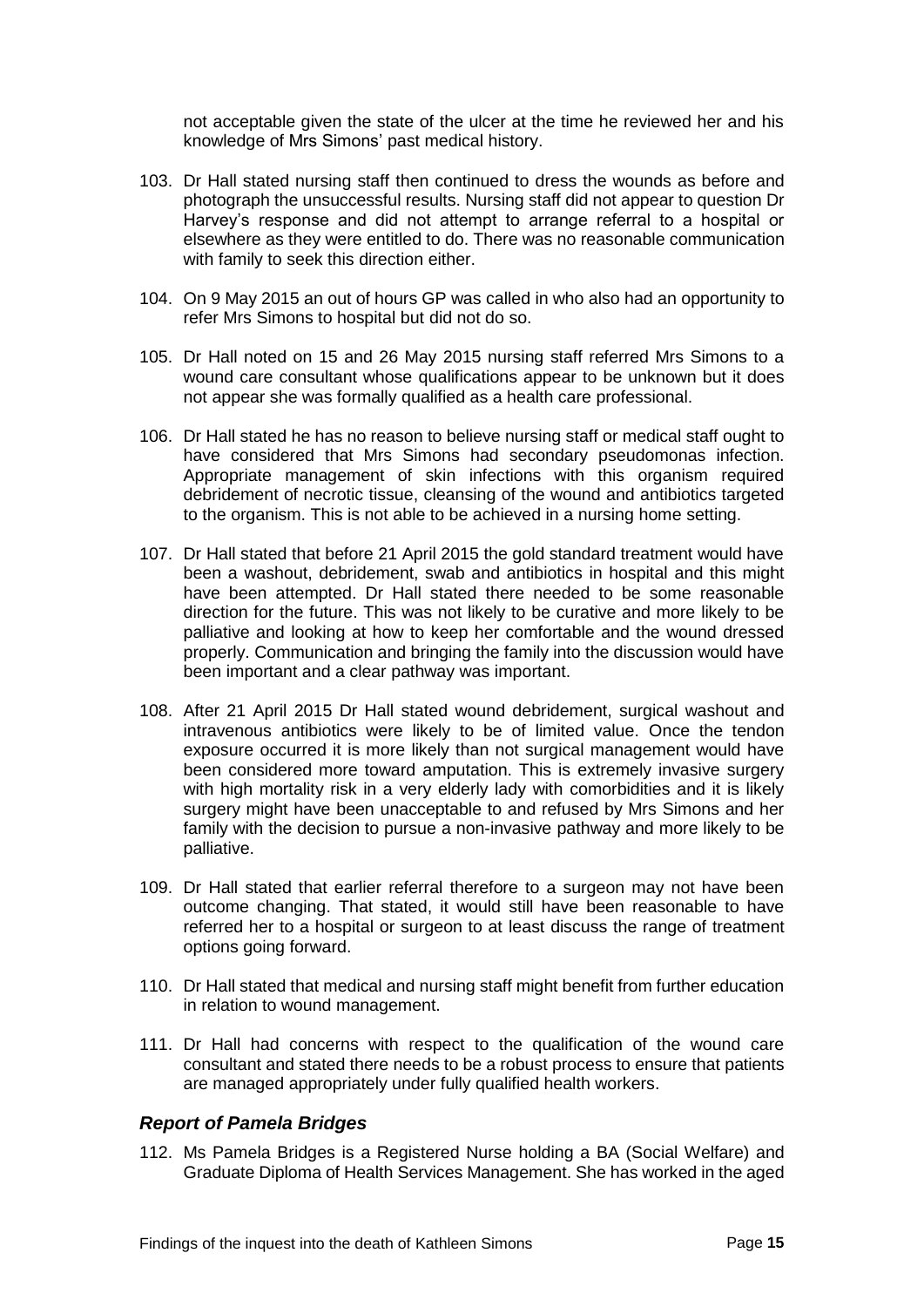care sector for 30 years including as a residential care manager. She runs an aged care consultancy in conducting audits, investigating complaints, reviewing funding strategies and developing quality systems.

- 113. Ms Bridges formed the opinion Regis were managing Mrs Simon's ongoing diabetic management, nutrition and hydration adequately.
- 114. Ms Bridges does have some concerns about the wound management processes. She noted the statement from Dr Harvey that he depended on nursing staff to advise him of problems. There is some evidence he may have reviewed the wounds but this is unclear. In her opinion his response to staff requests was inadequate and should have included referral to a specialist such as a hospital or surgeon for review.
- 115. In addition there were conflicting reports as to what involvement Ms Jenny Smith had with respect to Mrs Simon's and her ongoing wound care.
- 116. Ms Bridges stated the wound care management plans indicated staff were doing lots of things but there was room for more commentary when there were changes, for example the increase in size and dimensions of the wounds, and better photographs.
- 117. Ms Bridges also noted clinical nursing staff always have the option of referring a resident to hospital if they are concerned about the care they or the general practitioner is providing. This does not appear to have occurred in this instance and Ms Bridges said she would have taken it to the next level by way of a hospital referral.
- 118. Ms Bridges also noted that attracting General Practitioners to visit residents in residential aged care services has been problematic for some time and is becoming more difficult throughout the aged care sector. Many aged care services are constrained by less than optimal GP coverage and are frequently placed in the predicament of using out of hours GP services or sending residents through to the local hospital. Most aged care services try to minimise the need to transfer residents to hospital because of the impact this has on the frail and elderly.
- 119. Ms Bridges stated Regis had comprehensive wound care policies and procedures in place during Mrs Simons' residency. These have been reviewed and re-issued along with widespread staff up-skilling and training in wound management. The breakdown in this case would seem to be between the visiting GP and the engagement of the services of Ms Jenny Smith as a wound care specialist.
- 120. Ms Bridges was asked about the practice of seeking advice from a wound care consultant. She stated the practice of involving a wound care specialist is common within the aged care industry, however there are not many such specialists out there and the alternative would usually take the form of referral to a hospital service either by way of an admission or through Hospital in the Home (HIH). Ms Bridges stated HIH has had some funding curtailments so she was not sure how available this service was.
- 121. Ms Bridges was aware of Ms Smith's company. She understood Ms Smith trained as a registered nurse but that registration has lapsed some time ago. She was aware Ms Smith had written at least three books on wound care, which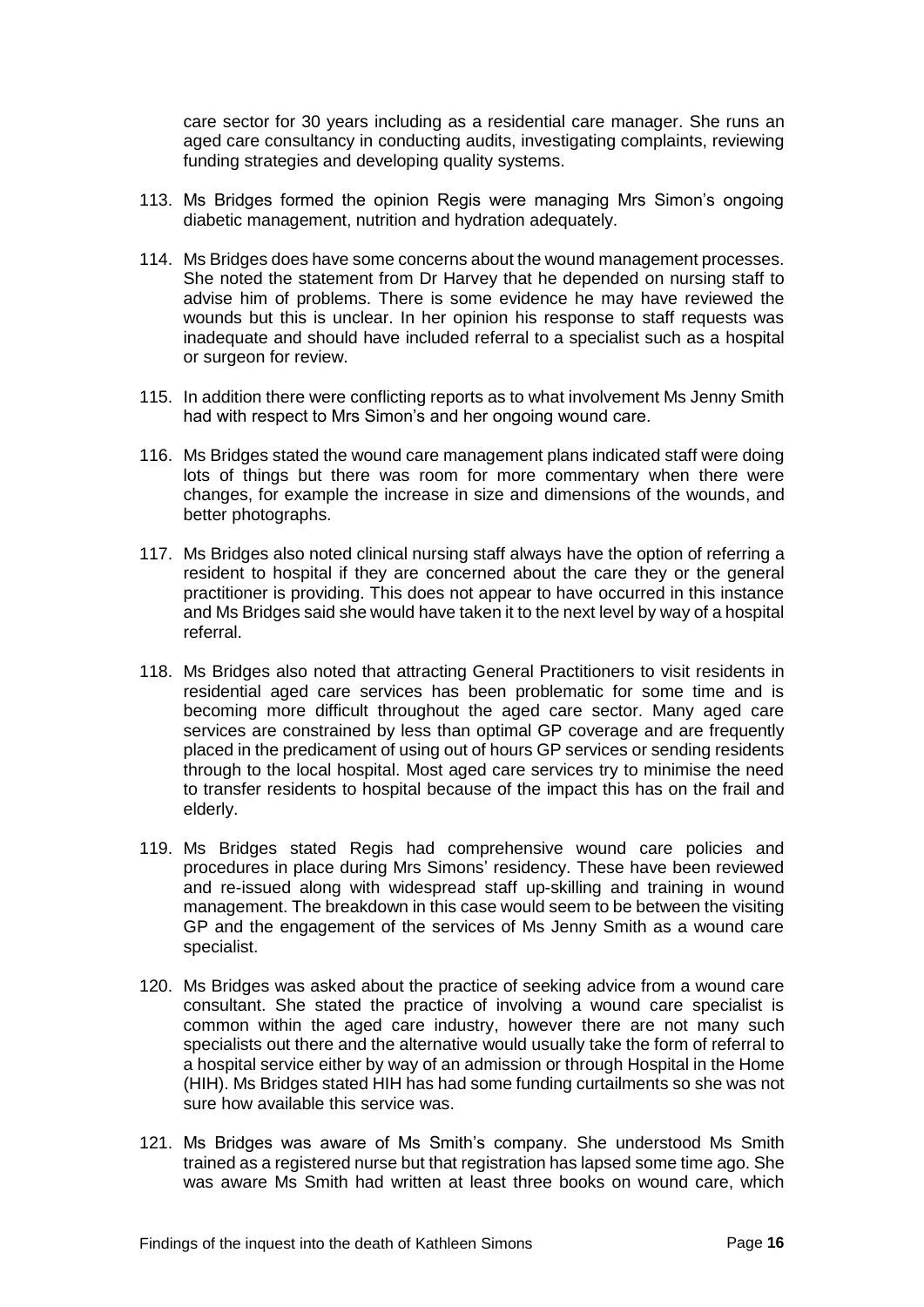outlines types of wounds and appropriate dressing options. She noted there are concerns over the involvement of the "wound care specialist" Jenny Smith around whether or not a review of the wounds was undertaken or whether a verbal discussion only took place.

- 122. Ms Bridges stated the *Aged Care Quality Standards* include outcomes such that skin integrity becomes critically important to the general health and well-being of the frail elderly. Ms Bridges noted that Regis undertook a subsequent review of care services requiring all staff to undertake "clinical decline and training" and training records confirm this has occurred.
- 123. Ms Bridges noted staff have also been reminded there should be no delay in seeking a medical officer's opinion or alternatively transfer to hospital if required. Regis has since purchased a digital camera as a way to improve high quality photographs for wound management plans. Processes have also been implemented to ensure that photographs of chronic wounds will be consistently taken during weekly wound reviews.
- 124. Ms Bridges was of the opinion that Regis implemented appropriate reviews and ongoing staff training.
- 125. In summary, Ms Bridges' opinion is that given Mrs Simons' diagnosed conditions, advanced age and frailty, Regis Canning Lodge appear to have cared 'quite well' for her needs. She considered there to be areas where provision of care and documentation of care could be improved and considers there are 'obvious gaps' in the ongoing monitoring of Mrs Simons' complex wound care. She considered the GP should have been more proactive and clinical staff should perhaps have instigated referral to hospital for advice regarding treatment options. She expressed the view that Regis Canning Lodge have essentially addressed the gaps by implementing mandatory training in clinical decline and noted Dr Harvey no longer visits Regis Canning Lodge or nursing homes generally.
- 126. Ms Bridges noted that in view of Mrs Simons' comorbidities, age and general health and well-being, her demise as a result of sepsis would have been difficult to arrest, particularly in regard to her unstable diabetes, and reluctance to eat and drink among other things.

# <span id="page-18-0"></span>**Conclusions on the issues**

- 127. In reaching my conclusions it should be kept in mind the *Coroners Act 2003*  provides that a coroner must not include in the findings or any comments or recommendations, statements that a person is or maybe guilty of an offence or is or maybe civilly liable for something. The focus is on discovering what happened, not on ascribing guilt, attributing blame or apportioning liability. The purpose is to inform the family and the public of how the death occurred with a view to reducing the likelihood of similar deaths.
- 128. A coroner should apply the civil standard of proof, namely the balance of probabilities but the approach referred to as the *Briginshaw<sup>1</sup>* sliding scale is applicable. This means that the more significant the issue to be determined, the more serious an allegation or the more inherently unlikely an occurrence, the

l <sup>1</sup> *Briginshaw v Briginshaw* (1938) 60 CLR 336 at 361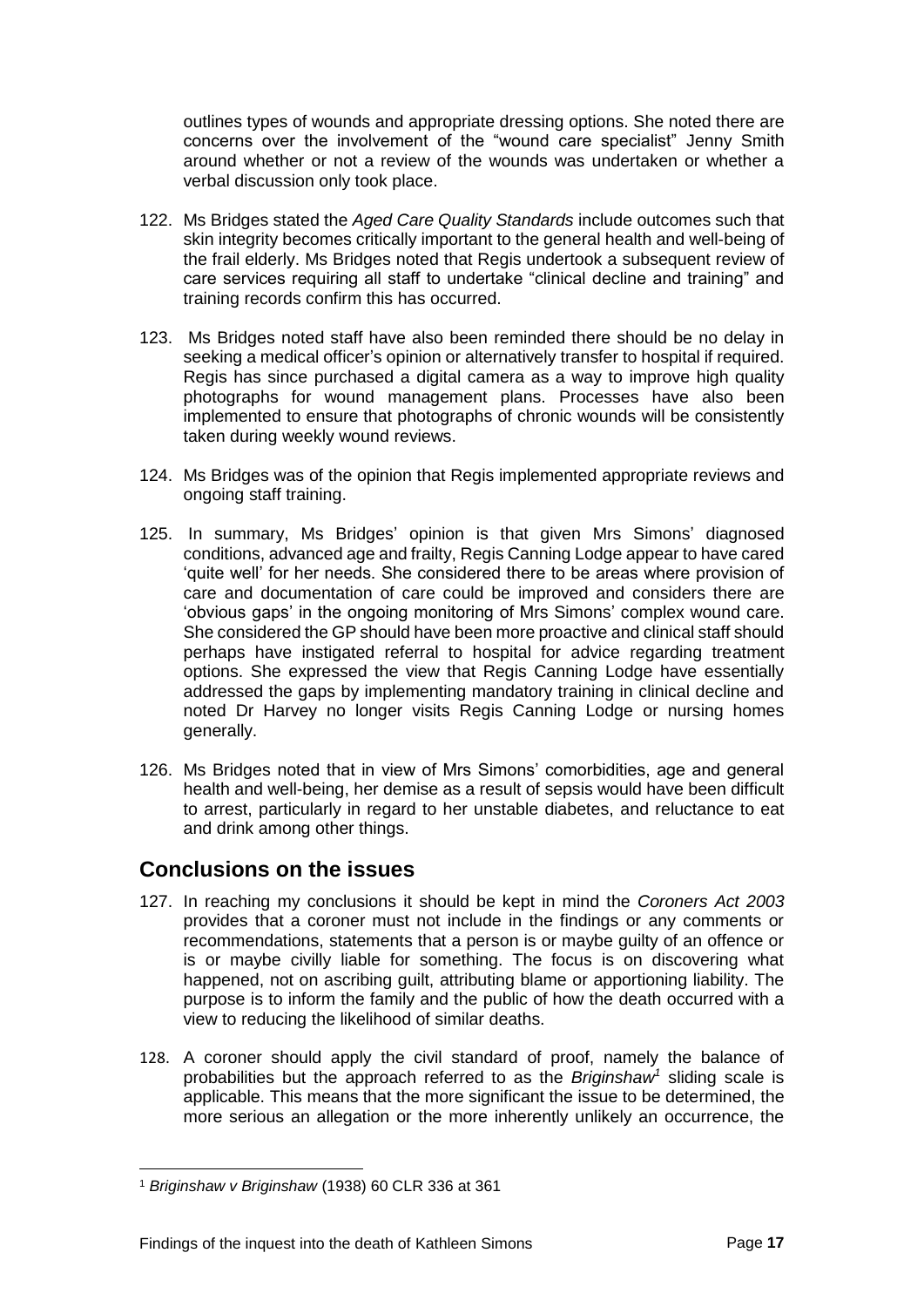clearer and more persuasive the evidence needed for the trier of fact to be sufficiently satisfied that it has been proven to the civil standard.

- 129. With respect to the *Briginshaw* sliding scale it has been held that it does not require a tribunal of fact to treat hypotheses that are reasonably available on the evidence as precluding it from reaching the conclusion that a particular fact is more probable than not.
- 130. In matters involving health care, when determining the significance and interpretation of the evidence the impact of hindsight bias and affected bias must also be considered. That is, after an event has occurred there is an inclination to see the event as predictable, particularly where the outcome is serious, despite there being few objective facts to support its prediction.
- 131. In my experience, where there are negative medical outcomes, there is often evidence of poor communication that contributes, and usually not just one event but a number of such events. As a result, critical information is lost, not communicated, or falls between the cracks and is therefore not considered.
- 132. In this case it is evident there were a number of such events where there was an opportunity to escalate care due to obvious deterioration in Mrs Simons' wounds. These included:
	- a. Failure of nursing staff to effectively document on her wound management plan the evidence of the deterioration of her wounds in accordance with Regis policy;
	- b. The inadequate documentation of examination of the wounds by two GPs on three occasions and failing to identify the significance of the deterioration, which compounded the diagnosis, in so far as nursing staff were concerned, by indicating the current plan for treatment should continue;
	- c. Nursing staff relying on the examination of the wound by a person identified to them by Regis as a wound care specialist, whose advice was largely to continue with the current plan and indicating some improvement in the wounds;
	- d. Probable nursing staff and GP effective communication issues contributed to a misunderstanding of the true clinical state of the wounds;
	- e. Due to the cumulative act effect of these personnel and system deficiencies the deterioration in Mrs Simon's wound was not adequately identified until the options available to address the concerns were largely palliative in approach.

#### <span id="page-19-0"></span>*How she died*

133. Mrs Simons suffered from a number of skin tears and skin wounds. In particular, two wounds to the right and left lower legs, both of which were identified on 22 February 2015, became problematic and deteriorated in a serious manner. The progress notes of Regis Canning Lodge indicate in relation to the left lower leg wound that the tendon was on view from 21 April 2015.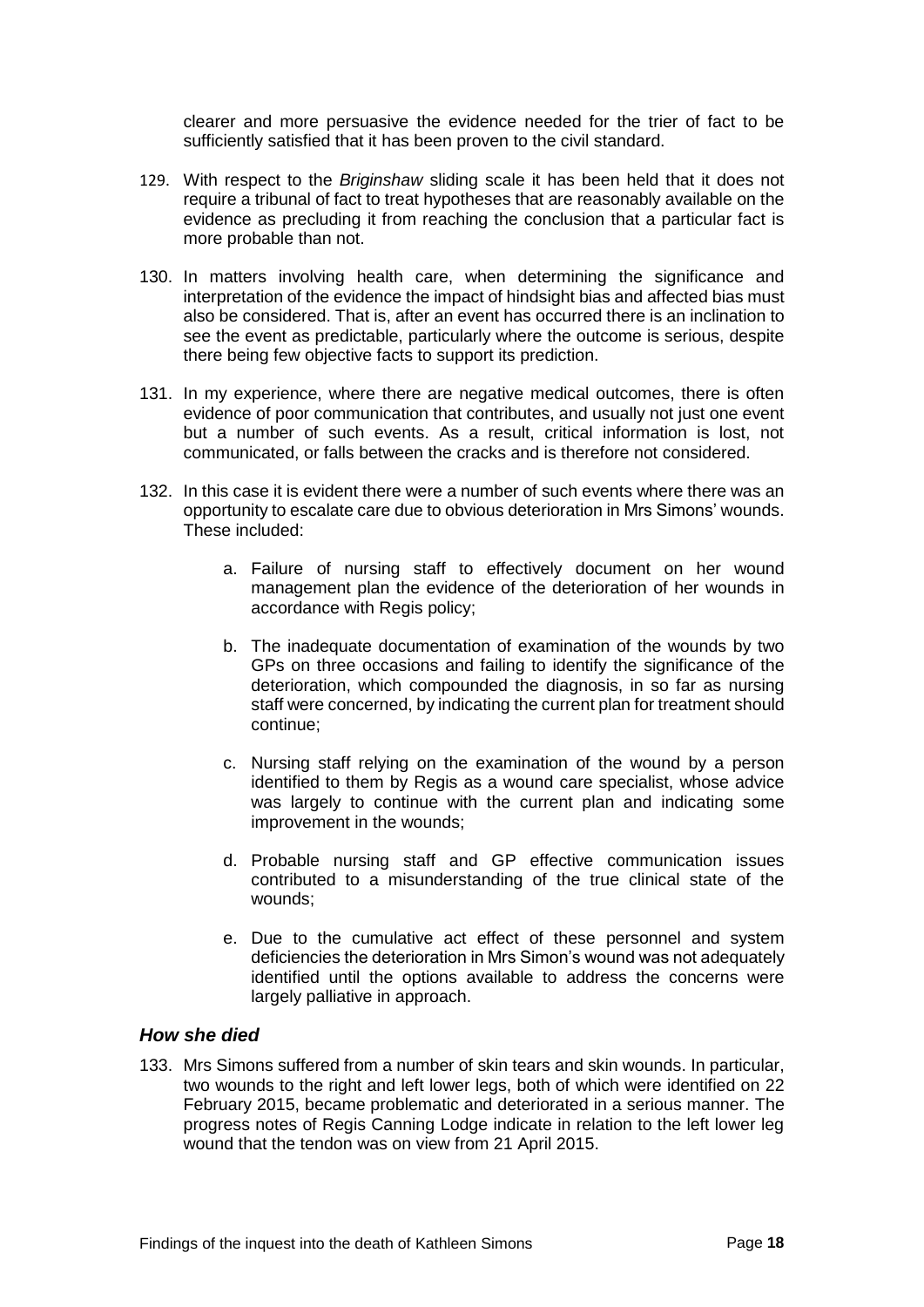- 134. Mrs Simons was admitted to Caboolture Hospital on the evening of 19 June 2015, with a reduced level of consciousness associated with hypoglycaemia. On admission she was observed to have a number of bruises, skin tears and wounds to her body. Of particular relevance to this inquest, there was a wound to the right outer calf with the tendon exposed and a green/brown exudate and a wound to the left outer calf that was noted to have a tendon exposed and to be sloughy with a green exudate.
- 135. It was considered by medical staff that Mrs Simons was most likely septic. On discussion with her daughter in Victoria it was decided to focus on comfort cares rather than aggressively pursuing a curative approach due to a poor prognosis. Dr Bazdar confirmed in his evidence at the inquest that he would have expected a patient in Mrs Simons' condition to have been referred hospital earlier and that he thought she should have been referred earlier, at least at the stage that there was an exposed tendon involved.

#### <span id="page-20-0"></span>*Adequacy of the care Mrs Simons received from Regis Aged Care, its employees and visiting consultants*

- 136. The evidence of all experts who reviewed the material strongly supports a finding that the care provided to Mrs Simons by Regis Canning Lodge nursing and assistant nursing staff employees in relation to wound care, was not adequate with respect to documentation, treatment provided and referral for medical intervention and escalation of care.
- 137. I accept the opinion of CN De Tina that documentation of wound development and care for the wound in the wound care plans for the left and right lower legs was not adequate.
- 138. The wound care management plans set up for Mrs Simons and management of the wounds were also not strictly in accordance with the Regis Wound Care Policy in place at the time. This policy required dated photographs on commencement and then weekly thereafter and required that any changes to the wound should be entered in the progress notes and care plans updated. The wound care management plans themselves recommended weekly measurement, which did not occur. Regis has in its submissions conceded there were inadequacies in relation to wound care assessment and management such as regular photographs and measurement of wounds.
- 139. The wound care management policy also stated that wound care must be managed by a Registered Nurse for high care residents, of which Mrs Simons was one. The plan required a weekly review by a Registered Nurse (RN), which the records generally indicates occurred to a large extent, although the use of words "Attend" and "Reviewed" confuses the issue somewhat. The records also indicate that on many occasions the wound and dressings were be attended to by Enrolled Nurses such as EEN Joanne Webb. Ms Webb gave evidence that "reviews" of chronic wounds were performed by RNs but that she as an EEN would also attended to wound dressing changes or assessing if dressings were intact in the company of a RN. Ms Webb's evidence was that two nurses were required for dressing changes and she would often input her attendance in the records but her evidence was that she was assisted by a RN. The evidence of Ms Webb was uncontroverted, although it has to be said, and accepting what Ms Webb said is true, the documentation certainly has not assisted in transparently recording what actions took place and by who.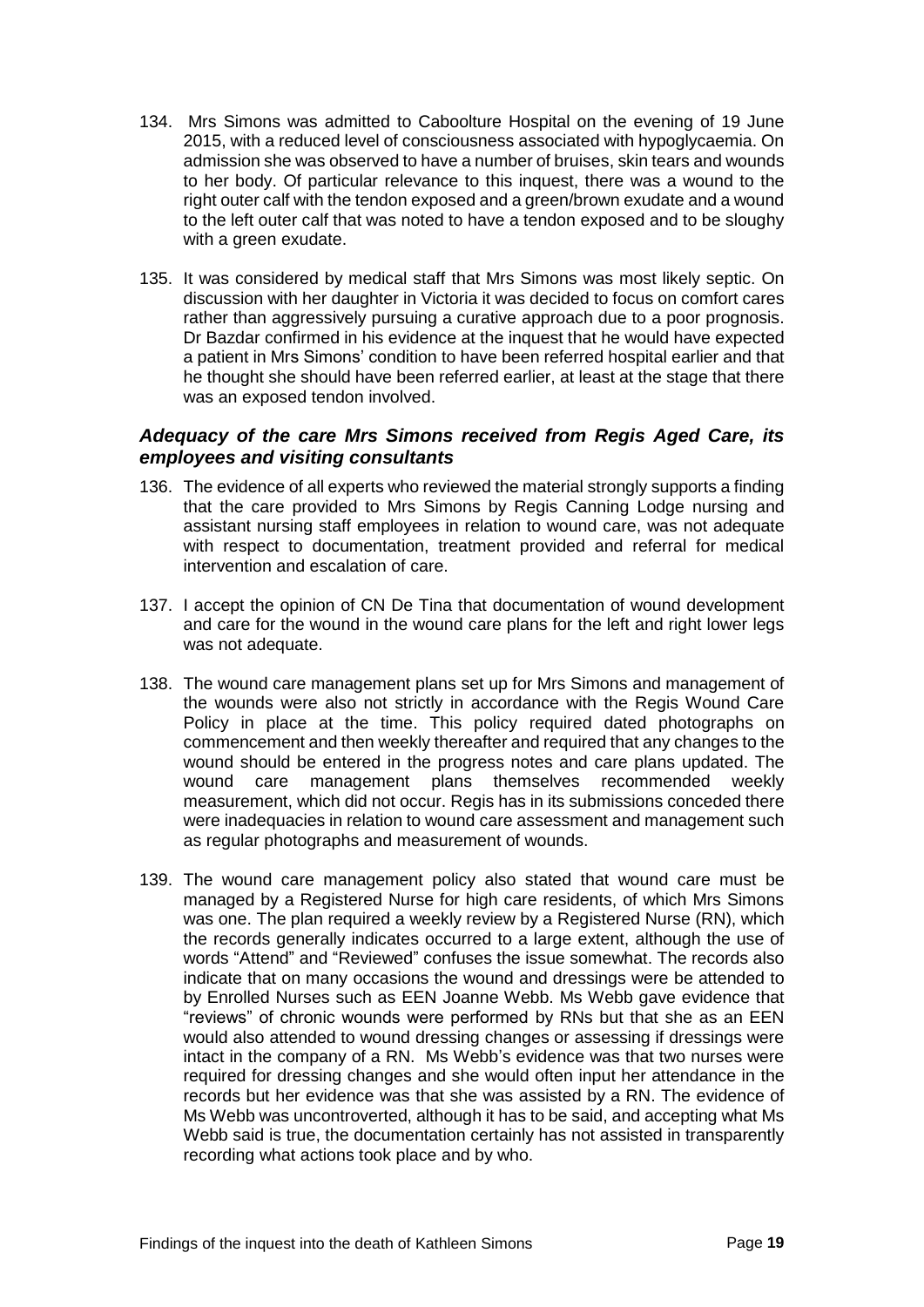- 140. What is also uncontroverted is that no photographs or measurements were taken of the left wound leg after Saturday 9 May and of the right leg after 2 June. Noone (doctor or wound care specialist of any kind) was called in to review the wounds after the alleged review by Jenny Smith on 26 May 2015. After 26 May 2015 there was no meaningful documentation of the progression of the wounds to the left and right lower legs, which on Mrs Simon's admission to hospital on 19 June 2015 had clearly worsened significantly.
- 141. The fact that both wounds were deteriorating during the period of 22 April to 20 June 2015 is clear from the description of the wounds in the statement of Dr Bazdar, including comparing these to what Regis recorded as the description of their size and the nature of the wounds combined with the digital images of the wound attached to his statement.
- 142. Based on the opinions of Dr Hall and Ms De Tina, the totality of the evidence is that a referral to a doctor ought to have occurred earlier than it did. Ms De Tina agreed with the evidence of Dr Hall that referral to a doctor, at least in relation to the right leg should have occurred by mid-March 2015.
- 143. Dr Hall, Ms De Tina, Ms Bridges, Dr Bazdar and Dr Harvey himself all agreed that Dr Harvey should have referred Mrs Simons to hospital for a second opinion regarding management options for the wound by 22 April and at the latest 30 April 2015. It is accepted by me the treatment path was likely to have been a conservative one but at the least at that review the family could have become involved in making an informed decision as to the appropriate pathway to be taken forward. This was a lost opportunity for that to occur.
- 144. One of the issues relating to the care provided to Mrs Simons is the extent to which nursing staff could and should have questioned the response of Dr Harvey on 22 April, 30 April and 19 May and/or referred Mrs Simons to hospital for a second opinion regarding management options for the wound. I accept there were probably a number of hindrances to such action taking place.
- 145. Firstly, I accept that CN Pratiksha BC may have thought Ms Smith was a registered nurse and an expert and specialist in wound care management and therefor it was not unreasonable for CN Pratiksha BC to accept Ms Smith's opinion.
- 146. Secondly, Dr Harvey reviewed Mrs Simons on a number of occasions and gave instructions to nursing staff to continue with treatment as "per the plan". A fair reading of the progress notes would have indicated to nursing staff that Dr Harvey considered the wounds had improved.
- 147. Thirdly, as touched upon by Ms Fairman and CN Pratiksha BC in their evidence, there is the perennial tension in the Doctor/Nurse relationship such that nurses are likely to defer to a doctor's opinion and plan and not override it.
- 148. Ms Fairman conceded in evidence that although she does not believe the outcome would be resolved by necessarily sending Mrs Simons to hospital, there was scope for significant improvement in the clinical staff having a more robust conversation with the attending doctors and seeking earlier consultation for management of Mrs Simon's wounds.
- 149. In terms of ensuring appropriate wound care specialists were in use in the various Regis Aged Care facilities around the nation in the first half of 2015, it is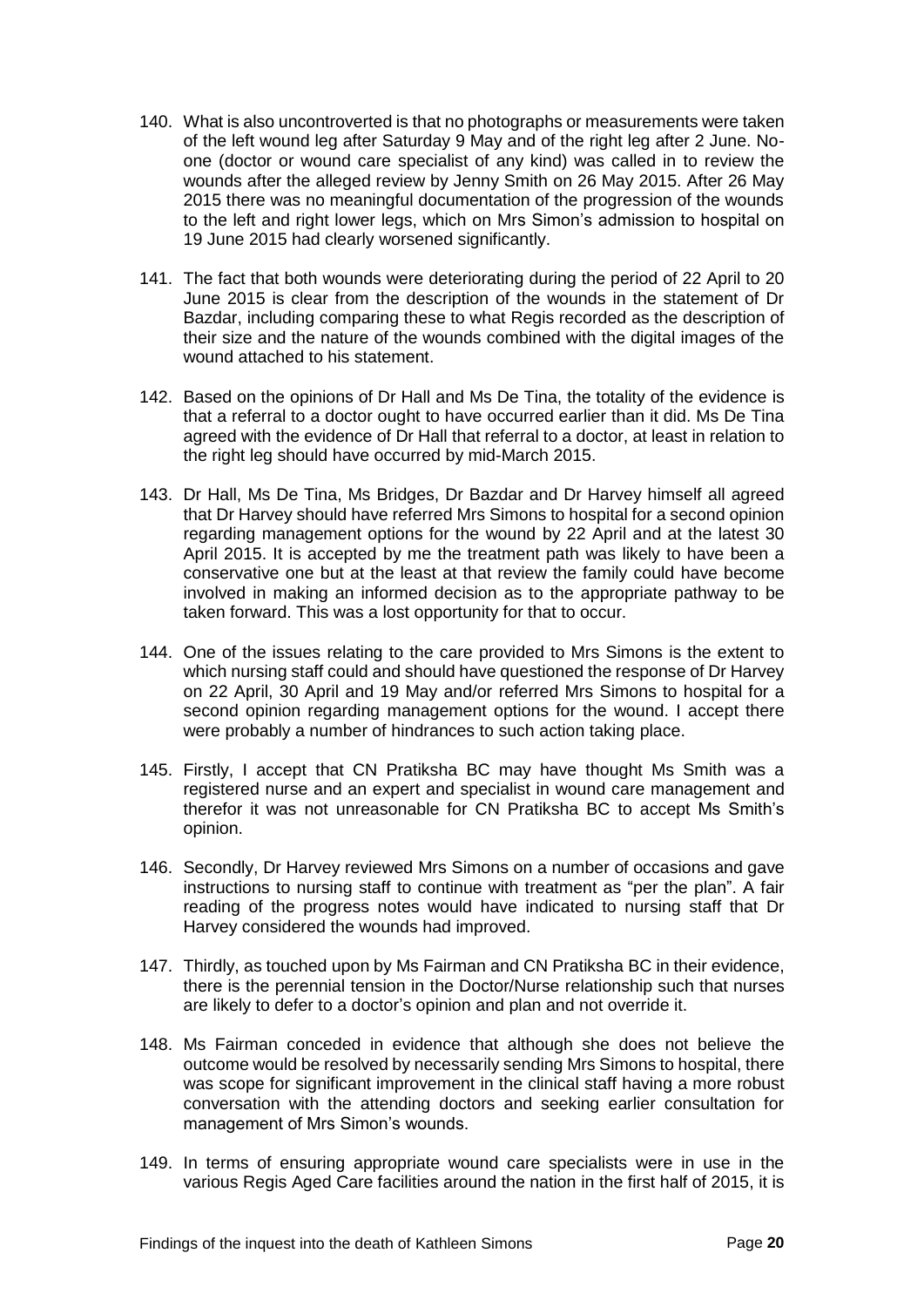also apparent that due diligence needed to be improved. Ms Fairman stated in her evidence that she was responsible for release of all policies, and said she was not aware in 2015 of what wound specialist services Regis Canning was relying on or that Jenny Smith was providing this service. Certainly the clinical staff at Regis Canning were of that view.

- 150. A resolution of the contradictory evidence around the involvement of Ms Smith with the Regis Group in terms of policy development and with Regis Canning Lodge in terms of reviewing patients and providing advice and in particular Mrs Simons' care is not at all easy.
- 151. Ms Smith said in her evidence she made it very clear to Regis Canning Lodge staff in 2015 that she was there to provide general advice as to dressings based on clinical information provided to her by registered nursing staff. She also suggested she reiterated to Regis Canning Lodge on many occasions, if not specifically in relation to Mrs Simons, that they should refer complex wounds that were not responding to treatment to hospital.
- 152. On the other hand CN Pratiksha BC and CN Mohamadi stated it was their understanding Ms Smith was the wound care specialist to whom wounds should be referred if they were complex, not healing or specialist support was required. Ms Smith's name featured on a couple of occasions in the wound care policy and manual for the Regis Group but there was no reference to her as a consultant in any of the Regis Canning Lodge documents other that her two attendances on Mrs Simons.
- 153. Other evidence or lack thereof regarding Ms Smith's formal involvement with Regis Canning was in many respects unsatisfactory. No evidence was produced that she was ever paid for her attendances and Ms Smith said she was not paid. It is apparent there was no direct formal contractual arrangement with her. One presumes Ms Smith was not attending Regis Canning on some gratuitous venture however Ms Smith denied she supplied products or dressings at any time in 2015 or earlier and her evidence in that respect was not particularly challenged. The evidence of her attendances on other nursing home residents was largely absent and at the most we know of two and perhaps a third occasion.
- 154. The evidence that most controverts Ms Smith on this issue are the entries of 15 and 26 May 2015 that included "Jenny Smith Consultant "at their conclusion. I find these were inputted by Ms Smith and not CM Mohamadi. Those entries along with the understanding of staff as to her position as a wound care specialist, does give some credence to the suggestion staff on the ground at least believed she was qualified to provide clinical advice on wound management. The difficulty is Regis Canning staff may not have been put in that position if more robust processes had been in place at an organisational level ensuring the registering of external consultants.
- 155. Submissions were made that I should refer Ms Smith to the Australian Health Practitioners Regulation Authority for it to investigate if any offence has been committed under s 116 of the *Health Practitioner Regulation National Law* on the basis she held herself out to be a clinical expert in wound management. Based on the unsatisfactory state of the evidence I am unable to find the threshold has been reached to suggest a breach of the *Health Practitioner Regulation National Law* such that I should refer that matter to another body for consideration. Ms Smith's legal representatives advise she has not been a registered nurse for many years and has no intention of registering again.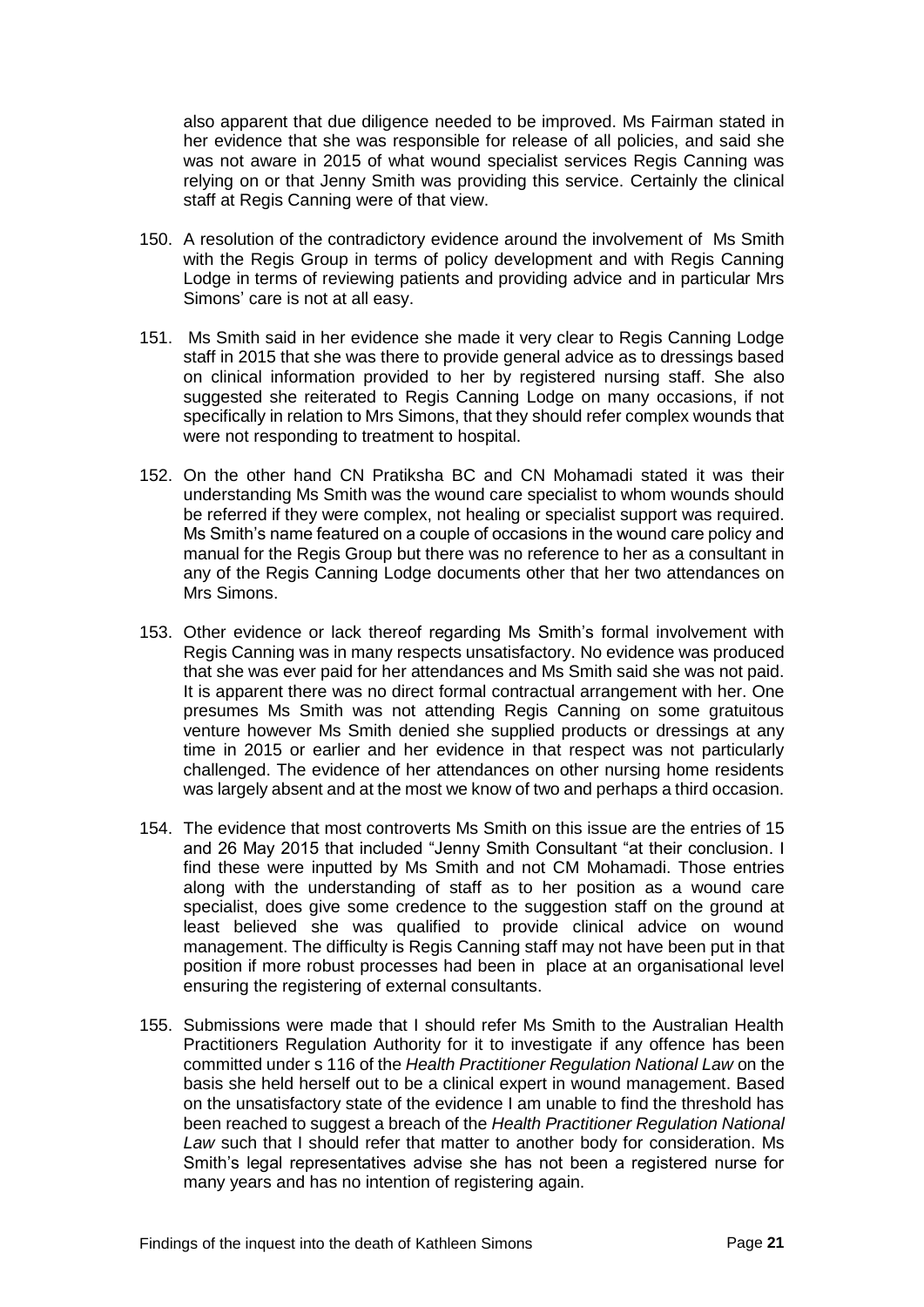#### <span id="page-23-0"></span>*Care by Dr Harvey*

- 156. The evidence very strongly supports a finding that the care of Dr Harvey was not adequate in terms of documentation, follow up, appropriate treatment and referral.
- 157. Dr Harvey was aware of Mrs Simons various comorbidities (diabetes, dementia, skin condition that may have been bullous phemphigoid and was treated with steroids) and the vulnerabilities this predisposed her to in terms of skin wounds and infection of such wounds.
- 158. Despite this he did not have any process in place to ensure he followed up on Mrs Simons' wounds, once he was alerted to a tendon being on view on 22 April. At that point Dr Harvey directed staff to continue treatment ie.to continue the dressing the wound. Dr Harvey was again asked to review the wound on 30 April and recorded that the right lower leg was improving. He still did not consider if any antibiotics should be given, let alone a swab, nor referral to hospital. Dr Harvey was called out again on 19 May and changed the antibiotic regime commenced by the Out of Hours GP and the cream being used but did not do so on the basis of any swab result or testing for infection. He did not recommend referral to hospital.
- 159. The evidence of Dr Hall is that the wounds to the right and left lower legs were deteriorating from mid-March.
- 160. Dr Hall's evidence was that Dr Harvey should have referred to hospital for review and second opinion from 22 April and should have also recommended a wound swab so that the most appropriate antibiotic could be commenced. His evidence was also that Dr Harvey should have followed up on the wound independently to determine whether it was healing, given the state of the wounds by late April and that it was not good enough to rely on the nursing home to alert him to any deterioration.
- 161. Dr Harvey has accepted this opinion. He has acknowledged his care was deficient and his record keeping inadequate. He has undergone significant training as detailed in his second statement to address these deficiencies and no longer attends on nursing homes.

#### <span id="page-23-1"></span>*Care by Dr Karmakar, the Out of Hours GP who saw Mrs Simons on 9 May 2015.*

- 162. Dr Karmakar in her oral evidence observed that she was the after-hours GP only, visiting on a one off basis and was not in a position to follow up Mrs Simons. She had no recollection independently of seeing Mrs Simons and did not recall a tendon being on view. She suggested in oral evidence that if she had seen a tendon she would have referred Mrs Simons to hospital for IV therapy or recommended this to Dr Harvey.
- 163. The essence of her evidence was that whilst she would take on board the suggestion that she should have considered a swab, she considered her treatment was appropriate in the circumstances.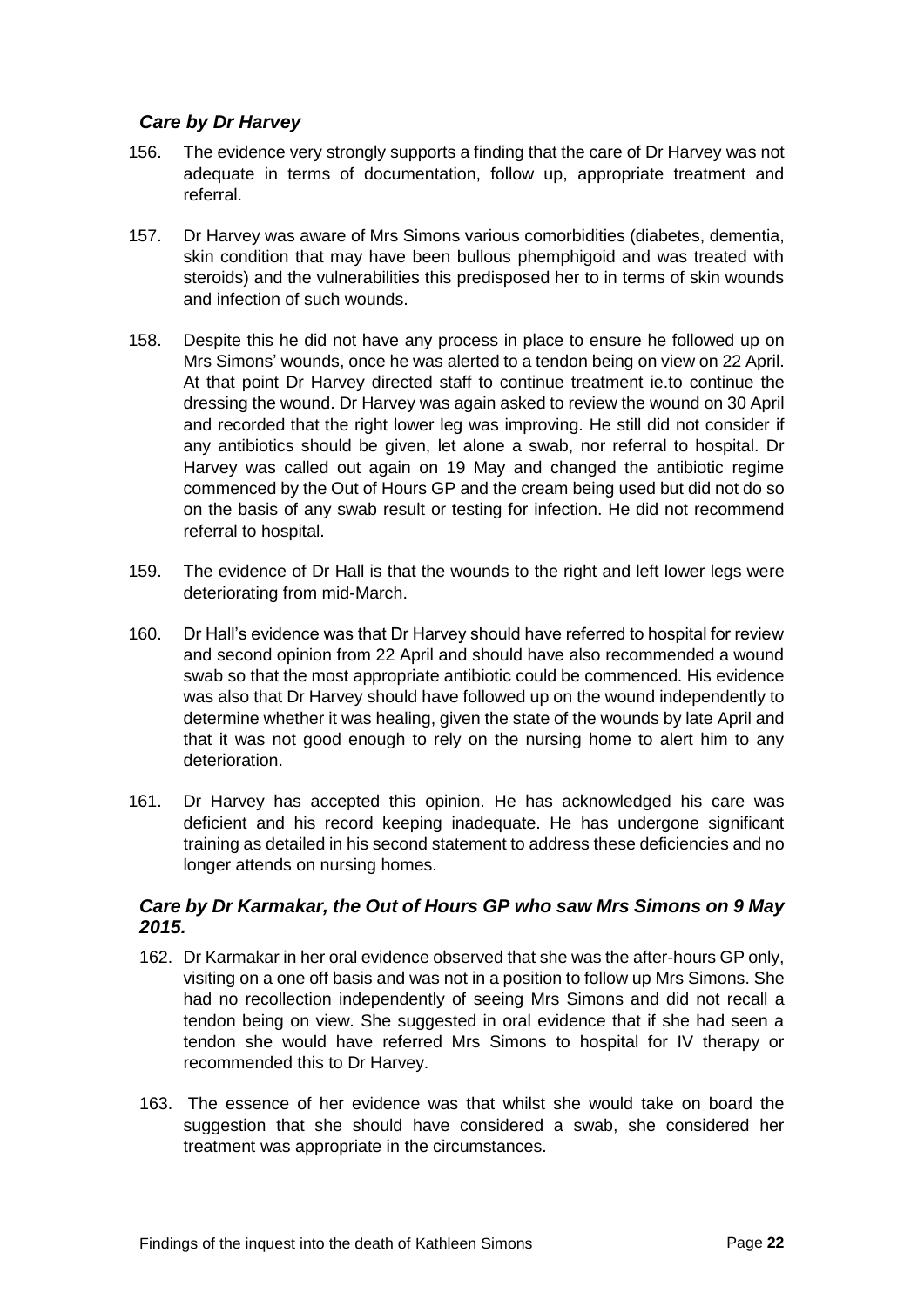164. On the evidence before me there is no doubt that on 9 May there was a tendon on view in the right leg, and it had been on view from 21 April. Dr Karmakar was called out in relation to concerns about both leg wounds (as per the progress notes) and it is a concern that she did not record there being a tendon on view and appears not to have seen a tendon on view. This suggests there was a limited examination of the wounds. Given the circumstances of her visit and the limited nature of her involvement with Mrs Simons, and noting a letter was sent to Dr Harvey, which should have alerted him to review Mrs Simons earlier than 19 May, it is not considered further comment should be made on the adequacy of the attendance of Dr Karmakar as ultimately that attendance and the plan made was not outcome changing, as is discussed below.

#### <span id="page-24-0"></span>*Impact of different medical and nursing intervention and care on Mrs Simons clinical outcome*

- 165. The evidence supports a finding that even had Mrs Simons received the medical and nursing care the experts say she should have, this may not have been outcome changing. The evidence of Dr Hall was that prior to the tendon exposure in the right wound being noticed on 21 April 2015, the best treatment for Mrs Simons would have been referral to hospital for review and then the gold standard would have been surgical wound debridement and washout and IV antibiotics commenced, once a swab had been taken and the specific infection and associated appropriate antibiotics identified. Dr Hall noted that this treatment involves an anaesthetic, which would have been dangerous in a patient as old as Mrs Simons with her co-morbidities. Dr Hall also noted the types of antibiotics that would have been effective are quite toxic and could have caused kidney damage to Mrs Simons. Given all this Dr Hall said it is possible a decision would have been made not to proceed with that aggressive treatment.
- 166. Dr Hall considered however that the referral to hospital should have occurred well prior to the tendon exposure, and treatment advice would have been sought and the family would have been involved in decision making around how to proceed, even if the decision was to proceed with palliative care to ensure Mrs Simons' last days were as comfortable as possible.
- 167. Dr Hall's evidence was that once a tendon was exposed, so by 21 April 2015, the most likely surgical intervention would have been amputation, which is highly invasive with a high mortality risk so it is therefore possible surgery would have been unacceptable to Mrs Simons' family and a decision would have been made to pursue a less invasive pathway. Irrespective of when a referral was made, Dr Hall considered referral to hospital should have occurred so that various options for treatment, even if treatment had been palliative, could have been considered by Mrs Simons and her daughter. In so saying Dr Hall emphasised that palliative care does not necessarily mean giving medication and allowing someone to quietly pass away. It would have more been about directions with regard to how to keep her comfortable, perhaps in the nursing home and to bring family and nursing staff in to be part of that decision making process and to actually put ceilings on what the care may be.
- 168. Dr Bazdar agreed that with her co-morbidities Mrs Simons' would have been a difficult candidate for surgery.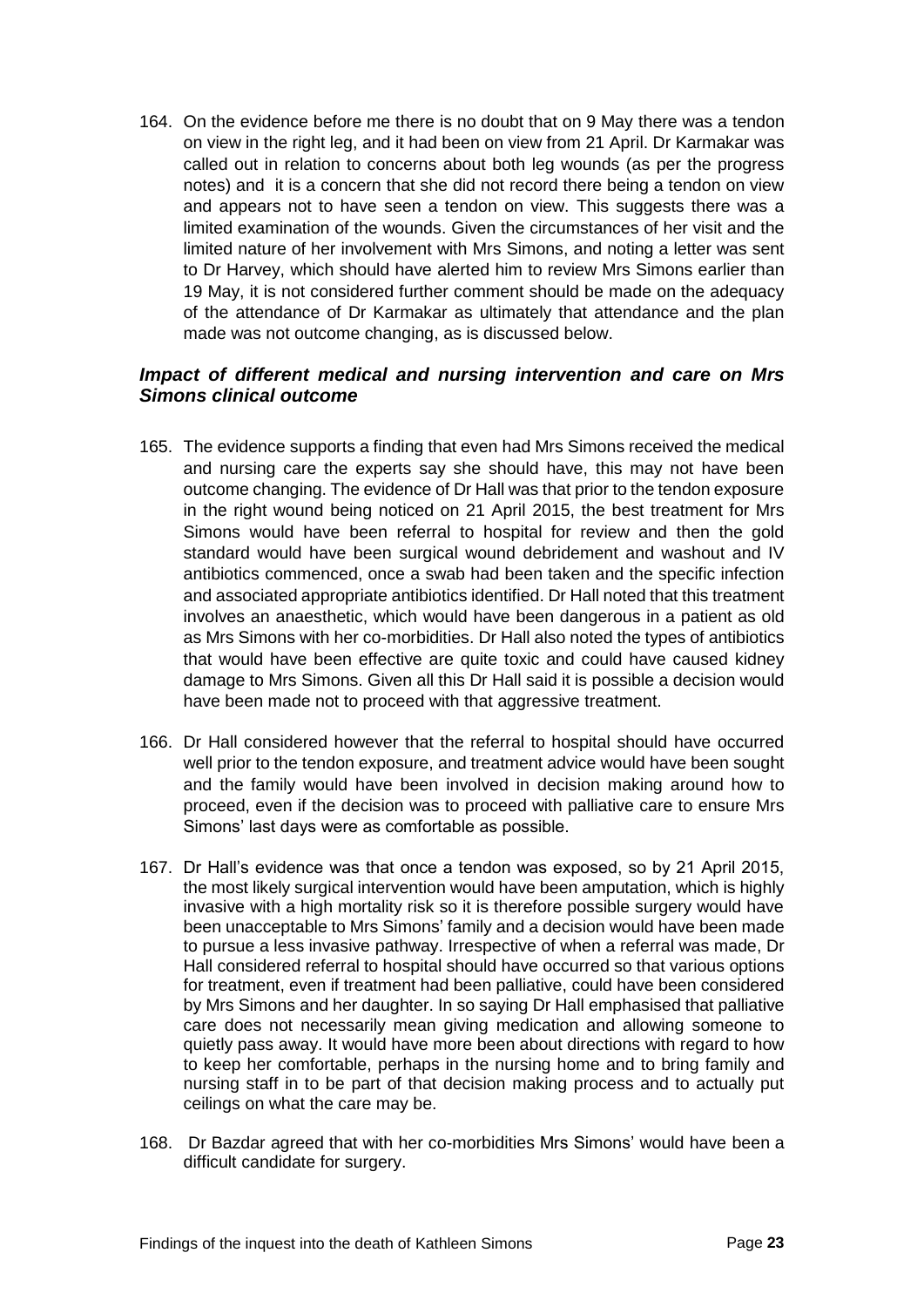- 169. However in not having made that referral, discussions as to available treatment and the pros and cons of that treatment, even if it had been palliative treatment, was not had with Mrs Simons or her daughter and this opportunity was lost. Regis accepts it was optimal to have discussions with treating medical practitioners, family and others to ensure all potential options were considered.
- 170. As to what options were likely to be taken up and how this would have changed the approach taken and how that impacted on Mrs Simons' last days is not clear, but certainly earlier communication may have meant Ms Searle was able to spend more time with her mother in comfort before she passed away.

#### <span id="page-25-0"></span>*Communication with family*

- 171. It is acknowledged that much of the evidence initially provided by Ms Seale about her recollection as to lack of communication with her was later established to be inaccurate, in that telephone records established a majority of calls referred to in the progress notes did occur, including calls Ms Searle initially disputed.
- 172. That said, a significant number of the calls were of very short duration and not of a length that would have allowed any detailed discussion.
- 173. Importantly there were some recorded in the progress notes or records during some critical periods in terms of Mrs Simons' wound development, but not all critical moments. There was a call on 21 April, which was the point at which Mrs Simons' tendon was first noted to be exposed in the right leg wound bed and again on 29 April the day before Dr Harvey was called back in (late April and May when the doctor was first consulted). There was a call on 9 May, the day the after hours' GP was called back in.
- 174. Following this however there were no calls on 15 May 2015, the day Ms Smith was said to have reviewed the wound, and no calls on 18 and 19 May when Dr Harvey was called out and then came and reviewed the wound. There was also no call on 26 May when Ms Smith was again documented as having reviewed the wound.
- 175. The nature of the content of many of the calls, particularly the call on 16 June where Ms Searle is said to have spoken to EEN Webb and praised Regis for their care is disputed. As well Ms Searle disputes there was a call on 22 April where EEN Webb says she informed Ms Searle that a tendon was on view.
- 176. It is difficult to resolve these inconsistencies. Ms Searle conceded under examination from Counsel for Regis Aged Care that she cannot now recall the nature of the conversation on 22 April. It is also apparent that as the calls were often short and many may have been messages it is unclear as to the length of time conversations were had when Ms Searle returned those calls as Ms Searle stated she would have.
- 177. Regis has conceded that regardless of the number and timing of telephone calls, Ms Searle felt she was not being adequately apprised of the progressive deterioration in her mother's condition and Regis acknowledged the resultant distress and that a level of communication that resulted in this outcome was not adequate.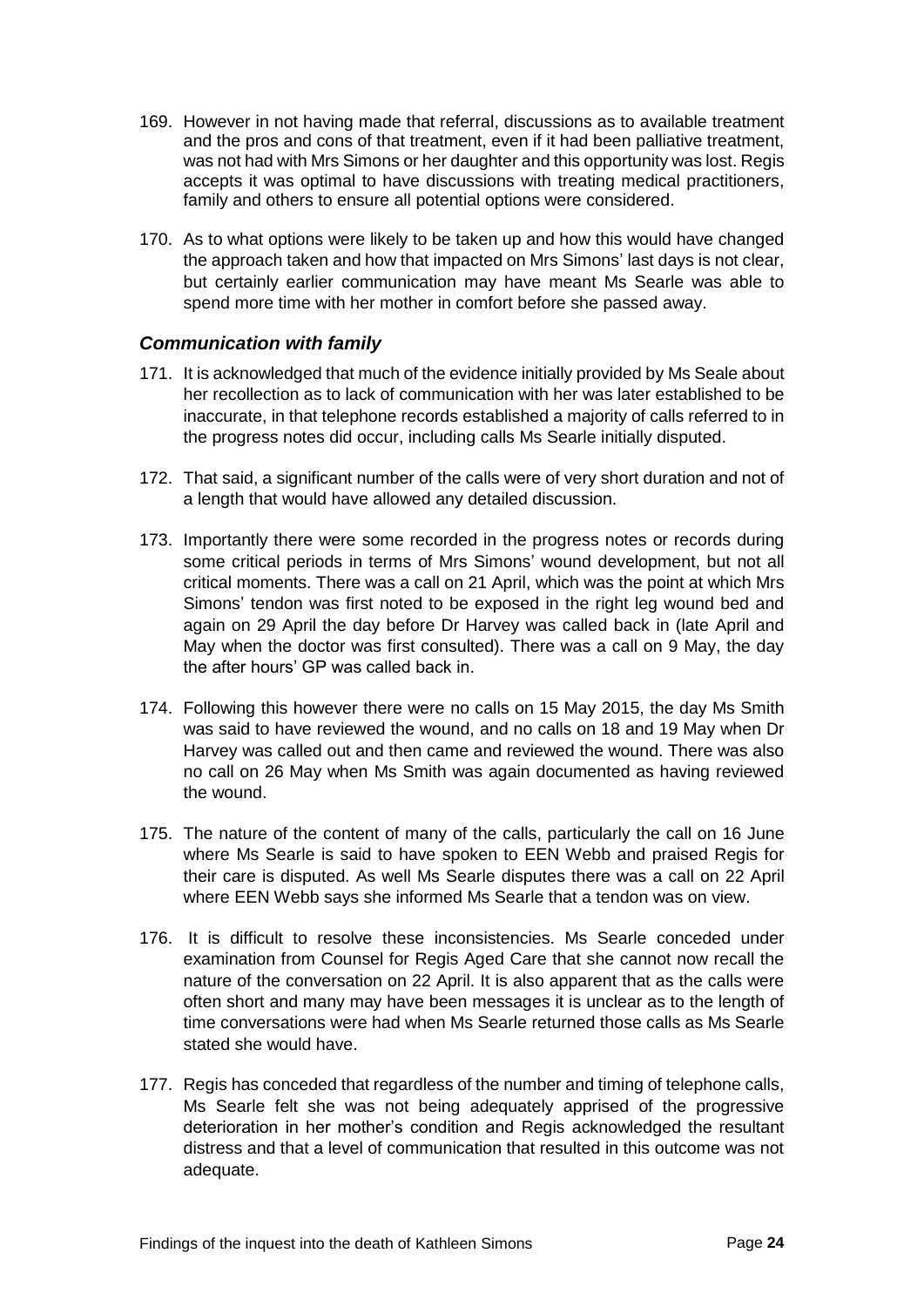178. Regis also conceded there was not adequate communication between its staff, the general practitioners and Ms Searle about the referral to the wound care specialist. As submitted by Counsel Assisting, given the Regis Canning staff themselves do not seem to have appreciated the seriousness of Mrs Simons' situation it is likely the seriousness of her situation was also not then communicated to Ms Searle and therefore Ms Searle did not have an opportunity to consider the available options for treatment for Mrs Simons.

# <span id="page-26-0"></span>**Comments/recommendations pursuant to section 46 of the Coroners Act 2003**

#### <span id="page-26-1"></span>*Changes made by Regis Canning Lodge*

- 179. It is noted that since Mrs Simons' death, a number of the changes have been made by the Regis Group. Ms Fairman noted in her original letter to the court setting out the findings of the clinical review and that since the incident involving Mrs Simons, additional wound management training has been provided to Regis Canning Lodge staff and the wound care policy and manual has been updated. I am certainly not convinced the clinical review was a robust one but I have noted there have been a number of improvements and changes made by the Regis Group.
- 180. Ms Pam Bridges of Pam Bridges Consulting has noted in her report to that all staff have undertaken *"Clinical Decline training"* and have been reminded that there should be no delay in seeking a medical officer's opinion or alternatively transferring residents to hospital if required. Processes have also been implemented to ensure photographs of chronic wounds will be taken consistently during weekly ward rounds.
- 181. The details of the training and changes to policy are set out in a letter from Roslyn Cooper the National Quality Assurance Manager to the court. The letter provided the *Wound Management Policy and Manual* in operation in 2015 and the amended version as of 19 August 2016. The letter also detailed the various training initiatives conducted by Regis since 2015.
- 182. There is some criticism of the new policy by the legal representatives for Ms Searle, which allows Enrolled Nurses to attend (presumably to change or look at dressings) if they are competent to do so and the task has been delegated to them by a Registered Nurse. Weekly reviews must be performed by the RN. I am not critical of such a change in policy. The policy refers to ENs who are trained in wound care, and provided that is the case then wound care would therefore be within their Scope of Practice.
- 183. Ms Fairman also noted that in addition Regis was setting up a register of wound care specialists to ensure that individuals relied on by Regis Aged Care have appropriate qualifications. It is a little surprising that such a register had not already been in place by the time of the inquest and it was submitted there should be a recommendation that Regis as soon as possible institute the register and other necessary processes for ensuring credentialing of wound care specialists relied upon by their aged care facilities. Dr Hall emphasised the importance of this in oral evidence.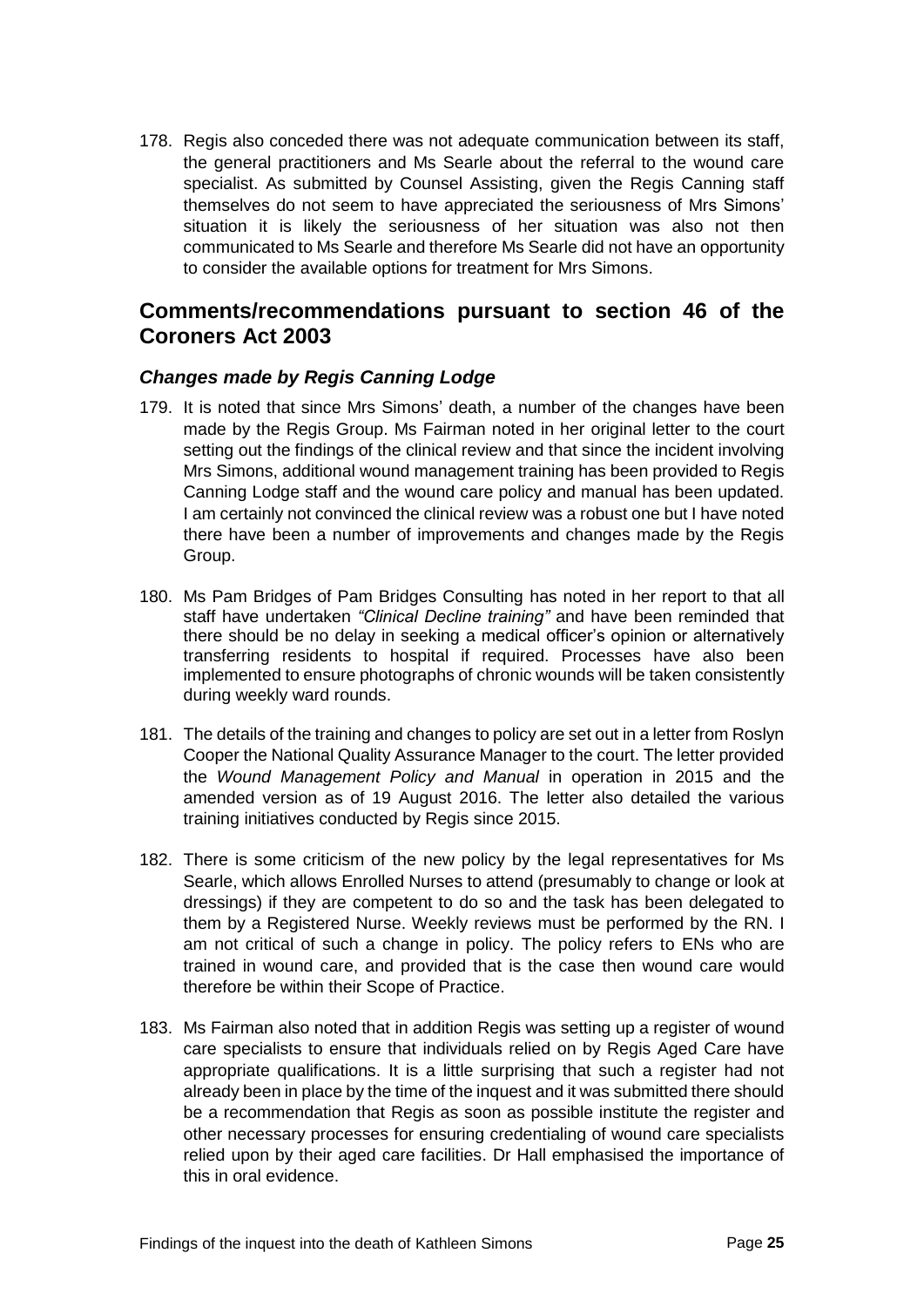- 184. In her written submissions, counsel for the Regis Group stated that her instructions were that such register has now been set up, which includes the wound specialist or service that is available to the facility and the qualifications of the persons providing the wound specialist care. Regis has registered nurses with additional training in wound care. In those more remote areas where services are limited, consultations are conducted by telephone discussions and a review of wound photos. Members of the Regis Clinical Support and Quality and Compliance teams, including two with post graduate qualifications in wound management, are also available to provide wound management advice as required.
- 185. Ms Fairman also outlined in oral evidence other changes made such as a National Program for Trending and Analysis and Project Lift, which involves sampling of complex wounds to monitor the extent to which complex wounds are resolving in Regis facilities. It was stated the National Program for Trending and Analysis would pick up a delay in the recognition and referral of a complex wound like the one Mrs Simons suffered.
- 186. Project Lift commenced in late 2017. This involves a registered nurse available on call with electronic access to all files, primarily to give real-time clinical advice and support across facilities. Part of the role is to perform audits on such clinical matters as complex wounds, to identify measures which have assisted or interfered with wound healing, so there can be shared experience and learning across the Regis facilities.
- 187. Evidence was also provided that in July 2018 Regis Canning Lodge was subject to an accreditation ordered by the Australian Aged Care Quality Agency and was assessed as compliant*.*
- 188. Taking into consideration the changes made by Regis, I am not minded to make any other recommendations for changes to policies or procedures. Policies and Procedures are important and provide guidelines and uniformity of practice to help staff make safe decisions. Policies and Procedures do not in themselves guarantee safety and cannot deal with every circumstance that may apply. Of more importance are that clinical decisions are made by appropriately skilled clinicians and that gets very much back to clinicians' experience and training. In that respect I note the evidence and opinion of Ms Bridges who was supportive about the changes made by Regis, and in particular training around clinical decline and the importance of not delaying in seeking a medical officer's review of a wound or transferring a patient to hospital.
- 189. There was some reference by Ms Bridges and Ms Fairman about the paucity of wound care specialists available to visit nursing homes and the difficulties associated with transferring frail elderly relatives to hospital. It was also commented that Hospital in the Home, a program said to provide short home based acute care instead of a hospital admission had experienced resourcing difficulties and was not able to provide sufficient cover for all cases. Ultimately, the evidence heard in this respect was not extensive and I have not heard from the authorities who manage these resources so it would be unfair to comment.